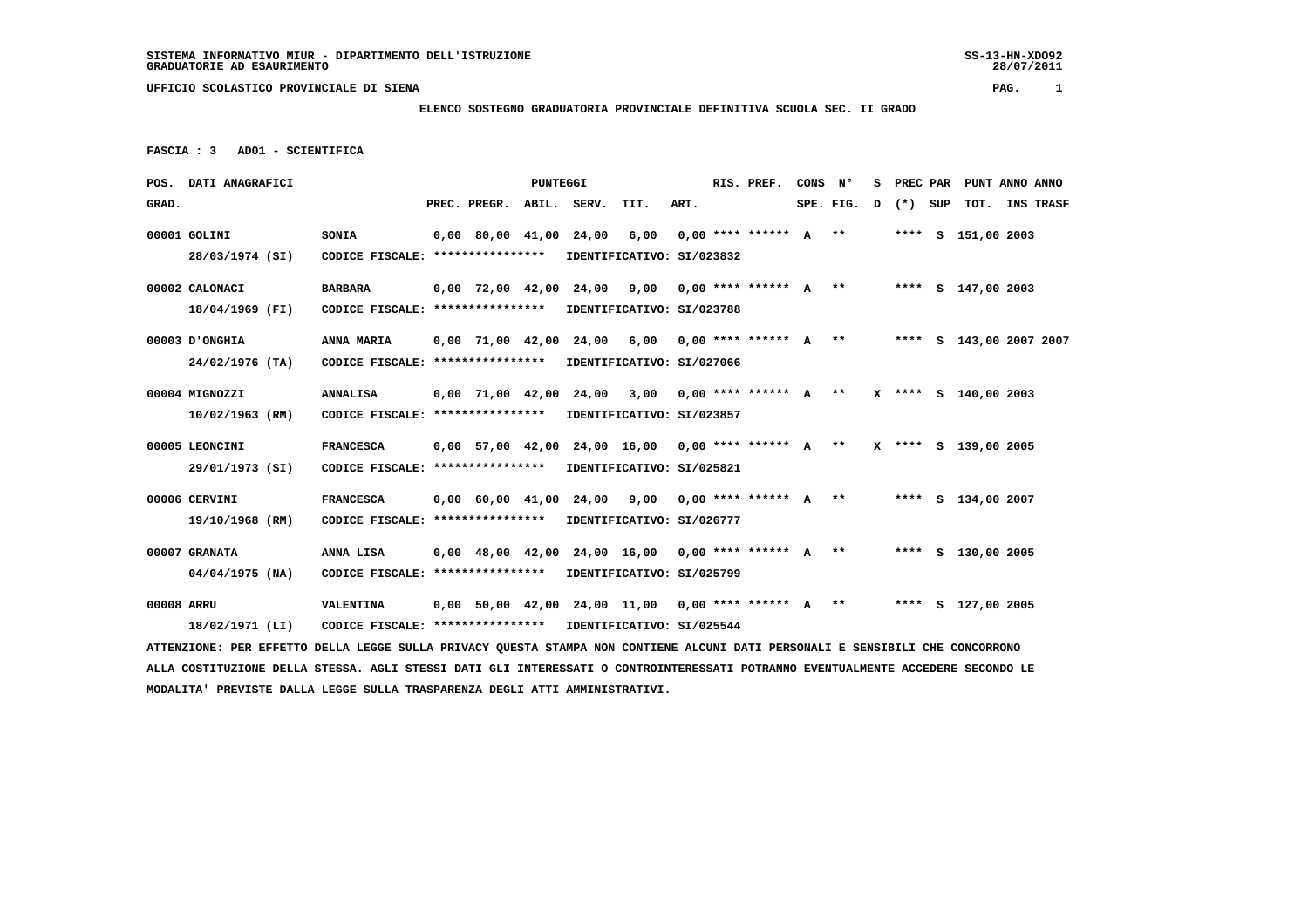#### **ELENCO SOSTEGNO GRADUATORIA PROVINCIALE DEFINITIVA SCUOLA SEC. II GRADO**

 **FASCIA : 3 AD01 - SCIENTIFICA**

|            | POS. DATI ANAGRAFICI                                                                                                            |                                                            |                          | <b>PUNTEGGI</b> |                                                                         |      | RIS. PREF.                | CONS | N°        | s |         | PREC PAR PUNT ANNO ANNO |                  |
|------------|---------------------------------------------------------------------------------------------------------------------------------|------------------------------------------------------------|--------------------------|-----------------|-------------------------------------------------------------------------|------|---------------------------|------|-----------|---|---------|-------------------------|------------------|
| GRAD.      |                                                                                                                                 |                                                            | PREC. PREGR. ABIL. SERV. |                 | TIT.                                                                    | ART. |                           |      | SPE. FIG. | D | (*) SUP | тот.                    | <b>INS TRASF</b> |
|            | 00009 SALVINI                                                                                                                   | <b>STEFANIA</b>                                            | $0,00$ 60,00 42,00 24,00 |                 | 0,00                                                                    |      | $0.00$ **** ****** $A$ ** |      |           |   |         | **** S 126,00 2004      |                  |
|            | 23/04/1973 (SI)                                                                                                                 | CODICE FISCALE: ****************                           |                          |                 | IDENTIFICATIVO: SI/024690                                               |      |                           |      |           |   |         |                         |                  |
|            | 00010 DECANDIA                                                                                                                  | <b>FRANCESCA</b>                                           |                          |                 | 0,00 57,00 41,00 24,00 3,00 0,00 **** ****** A **                       |      |                           |      |           |   |         | **** S 125,00 2007      |                  |
|            | D 13/04/1966 (PI)                                                                                                               | CODICE FISCALE: ****************                           |                          |                 | IDENTIFICATIVO: SI/026812                                               |      |                           |      |           |   |         |                         |                  |
| 00011 ENNA |                                                                                                                                 | <b>ALESSANDRA</b>                                          |                          |                 | $0,00$ 48,00 42,00 24,00 6,00                                           |      | $0.00$ **** ****** $A$ ** |      |           |   |         | **** S 120,00 2005      |                  |
|            | 29/06/1973 (PA)                                                                                                                 | CODICE FISCALE: *****************                          |                          |                 | IDENTIFICATIVO: SI/025772                                               |      |                           |      |           |   |         |                         |                  |
|            | 00012 MADIONI                                                                                                                   | <b>BENEDETTA</b>                                           |                          |                 | $0,00$ 36,00 42,00 24,00 16,00 0,00 **** ****** A **                    |      |                           |      |           |   |         | **** S 118,00 2005      |                  |
|            | 19/07/1975 (SI)                                                                                                                 | CODICE FISCALE: ****************                           |                          |                 | IDENTIFICATIVO: SI/025830                                               |      |                           |      |           |   |         |                         |                  |
|            | 00013 CAPPELLI                                                                                                                  | LUCA                                                       |                          |                 | 0,00 38,00 42,00 24,00 12,00 0,00 **** ****** A ** X **** S 116,00 2007 |      |                           |      |           |   |         |                         |                  |
|            | D 15/02/1971 (SI)                                                                                                               | CODICE FISCALE: *****************                          |                          |                 | IDENTIFICATIVO: SI/026747                                               |      |                           |      |           |   |         |                         |                  |
|            | 00014 GIGLIO COBUZIO                                                                                                            | <b>ANGELA</b>                                              |                          |                 | $0.00$ 36.00 42.00 24.00 13.00 0.00 **** ****** A **                    |      |                           |      |           |   |         | X **** S 115,00 2007    |                  |
|            | 05/10/1973 (NA)                                                                                                                 | CODICE FISCALE: ****************                           |                          |                 | IDENTIFICATIVO: SI/026931                                               |      |                           |      |           |   |         |                         |                  |
|            | 00015 SUMMARIA                                                                                                                  | IDA MARIA                                                  |                          |                 | 0,00 36,00 42,00 24,00 10,00 0,00 **** ****** A ** ***** S 112,00 2007  |      |                           |      |           |   |         |                         |                  |
|            | 17/03/1979 (CS)                                                                                                                 | CODICE FISCALE: *****************                          |                          |                 | IDENTIFICATIVO: SI/027552                                               |      |                           |      |           |   |         |                         |                  |
|            | 00016 ZEGARELLI                                                                                                                 | LEONARDA                                                   |                          |                 | $0.00$ 36.00 42.00 24.00 10.00 0.00 **** ****** A **                    |      |                           |      |           |   |         | **** S 112,00 2007      |                  |
|            | 19/06/1978 (TP)                                                                                                                 | CODICE FISCALE: **************** IDENTIFICATIVO: SI/027454 |                          |                 |                                                                         |      |                           |      |           |   |         |                         |                  |
|            | ATTENZIONE: PER EFFETTO DELLA LEGGE SULLA PRIVACY QUESTA STAMPA NON CONTIENE ALCUNI DATI PERSONALI E SENSIBILI CHE CONCORRONO   |                                                            |                          |                 |                                                                         |      |                           |      |           |   |         |                         |                  |
|            | ALLA COSTITUZIONE DELLA STESSA. AGLI STESSI DATI GLI INTERESSATI O CONTROINTERESSATI POTRANNO EVENTUALMENTE ACCEDERE SECONDO LE |                                                            |                          |                 |                                                                         |      |                           |      |           |   |         |                         |                  |
|            | MODALITA' PREVISTE DALLA LEGGE SULLA TRASPARENZA DEGLI ATTI AMMINISTRATIVI.                                                     |                                                            |                          |                 |                                                                         |      |                           |      |           |   |         |                         |                  |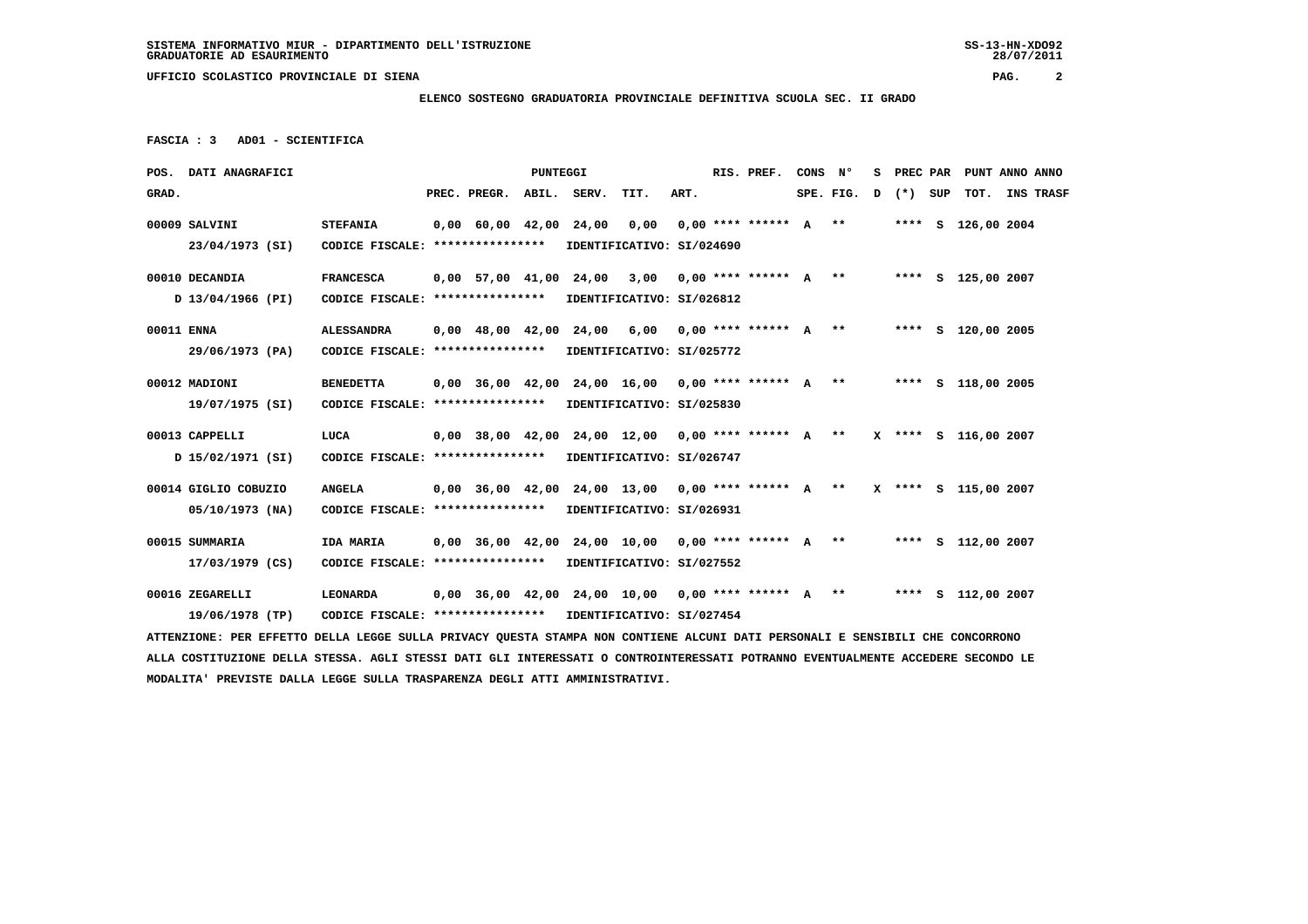**MODALITA' PREVISTE DALLA LEGGE SULLA TRASPARENZA DEGLI ATTI AMMINISTRATIVI.**

 **UFFICIO SCOLASTICO PROVINCIALE DI SIENA PAG. 3**

#### **ELENCO SOSTEGNO GRADUATORIA PROVINCIALE DEFINITIVA SCUOLA SEC. II GRADO**

 **FASCIA : 3 AD01 - SCIENTIFICA**

|       | POS. DATI ANAGRAFICI                                                                                                            |                                                            |      |                                                                           | PUNTEGGI |                                                                 |                           |      | RIS. PREF. | CONS N° |                         | s |         | PREC PAR PUNT ANNO ANNO |  |
|-------|---------------------------------------------------------------------------------------------------------------------------------|------------------------------------------------------------|------|---------------------------------------------------------------------------|----------|-----------------------------------------------------------------|---------------------------|------|------------|---------|-------------------------|---|---------|-------------------------|--|
| GRAD. |                                                                                                                                 |                                                            |      | PREC. PREGR.                                                              |          | ABIL. SERV.                                                     | TIT.                      | ART. |            |         | $SPE.FIG.D$ $(*)$ $SUP$ |   |         | TOT. INS TRASF          |  |
|       | 00017 BRAVI                                                                                                                     | <b>FABIO</b>                                               |      | $0,00$ 24,00 40,00 24,00 22,00 0,00 **** ****** A **                      |          |                                                                 |                           |      |            |         |                         |   |         | X **** S 110,00 2007    |  |
|       | 04/02/1975 (SI)                                                                                                                 | CODICE FISCALE: **************** IDENTIFICATIVO: SI/026727 |      |                                                                           |          |                                                                 |                           |      |            |         |                         |   |         |                         |  |
|       | 00018 FIORE                                                                                                                     | <b>DOMENICA</b>                                            |      | 0,00 56,00 15,00 24,00 10,00 0,00 **** ****** A ** ***** \$ 105,00 2002   |          |                                                                 |                           |      |            |         |                         |   |         |                         |  |
|       | 20/11/1970 (PZ)                                                                                                                 | CODICE FISCALE: **************** IDENTIFICATIVO: SI/022790 |      |                                                                           |          |                                                                 |                           |      |            |         |                         |   |         |                         |  |
|       | 00019 GUZZO                                                                                                                     | <b>ANTONIETTA</b>                                          |      | 0,00 22,00 41,00 24,00 10,00 0,00 **** ****** A ** X **** S 97,00 2007    |          |                                                                 |                           |      |            |         |                         |   |         |                         |  |
|       | 03/04/1966 (EE)                                                                                                                 | CODICE FISCALE: ****************                           |      |                                                                           |          | IDENTIFICATIVO: SI/026978                                       |                           |      |            |         |                         |   |         |                         |  |
|       | 00020 FRATI                                                                                                                     | <b>SERENA</b>                                              |      | 0,00 8,00 42,00 26,00 18,00 0,00 **** ****** A ** X **** S 94,00 2007     |          |                                                                 |                           |      |            |         |                         |   |         |                         |  |
|       | 08/09/1981 (FI)                                                                                                                 | CODICE FISCALE: **************** IDENTIFICATIVO: SI/026907 |      |                                                                           |          |                                                                 |                           |      |            |         |                         |   |         |                         |  |
|       | 00021 IROLLO                                                                                                                    | <b>FRANCESCO</b>                                           |      | 0,00 28,00 41,00 4,00 3,00 0,00 **** ****** A **                          |          |                                                                 |                           |      |            |         |                         |   | $***$ S | 76,00 2011 2011         |  |
|       | 25/03/1972 (NA)                                                                                                                 | CODICE FISCALE: **************** IDENTIFICATIVO: SI/035172 |      |                                                                           |          |                                                                 |                           |      |            |         |                         |   |         |                         |  |
|       | 00022 ROMEO                                                                                                                     | GIOVANNI                                                   |      | 0,00 0,00 42,00 24,00 8,00 0,00 **** ****** A ** X **** S 74,00 2011 2011 |          |                                                                 |                           |      |            |         |                         |   |         |                         |  |
|       | 11/03/1966 (RC)                                                                                                                 | CODICE FISCALE: **************** IDENTIFICATIVO: SI/035190 |      |                                                                           |          |                                                                 |                           |      |            |         |                         |   |         |                         |  |
|       | 00023 FARELLA                                                                                                                   | <b>ISABELLA</b>                                            |      | $0,00$ $0,00$ $42,00$ $0,00$ $12,00$ $0,00$ $***$ $***$ $*$ $*$           |          |                                                                 |                           |      |            |         |                         |   | **** S  | 54,00 2007              |  |
|       | 02/01/1970 (BA)                                                                                                                 | CODICE FISCALE: ****************                           |      |                                                                           |          |                                                                 | IDENTIFICATIVO: SI/026876 |      |            |         |                         |   |         |                         |  |
|       | 00024 MUGNAINI                                                                                                                  | <b>SERENA</b>                                              | 0,00 |                                                                           |          | 3,00 18,00 0,00 21,00 0,00 **** ****** A ** X **** S 42,00 2004 |                           |      |            |         |                         |   |         |                         |  |
|       | D 02/02/1976 (GR)                                                                                                               | CODICE FISCALE: **************** IDENTIFICATIVO: SI/024754 |      |                                                                           |          |                                                                 |                           |      |            |         |                         |   |         |                         |  |
|       | ATTENZIONE: PER EFFETTO DELLA LEGGE SULLA PRIVACY QUESTA STAMPA NON CONTIENE ALCUNI DATI PERSONALI E SENSIBILI CHE CONCORRONO   |                                                            |      |                                                                           |          |                                                                 |                           |      |            |         |                         |   |         |                         |  |
|       | ALLA COSTITUZIONE DELLA STESSA. AGLI STESSI DATI GLI INTERESSATI O CONTROINTERESSATI POTRANNO EVENTUALMENTE ACCEDERE SECONDO LE |                                                            |      |                                                                           |          |                                                                 |                           |      |            |         |                         |   |         |                         |  |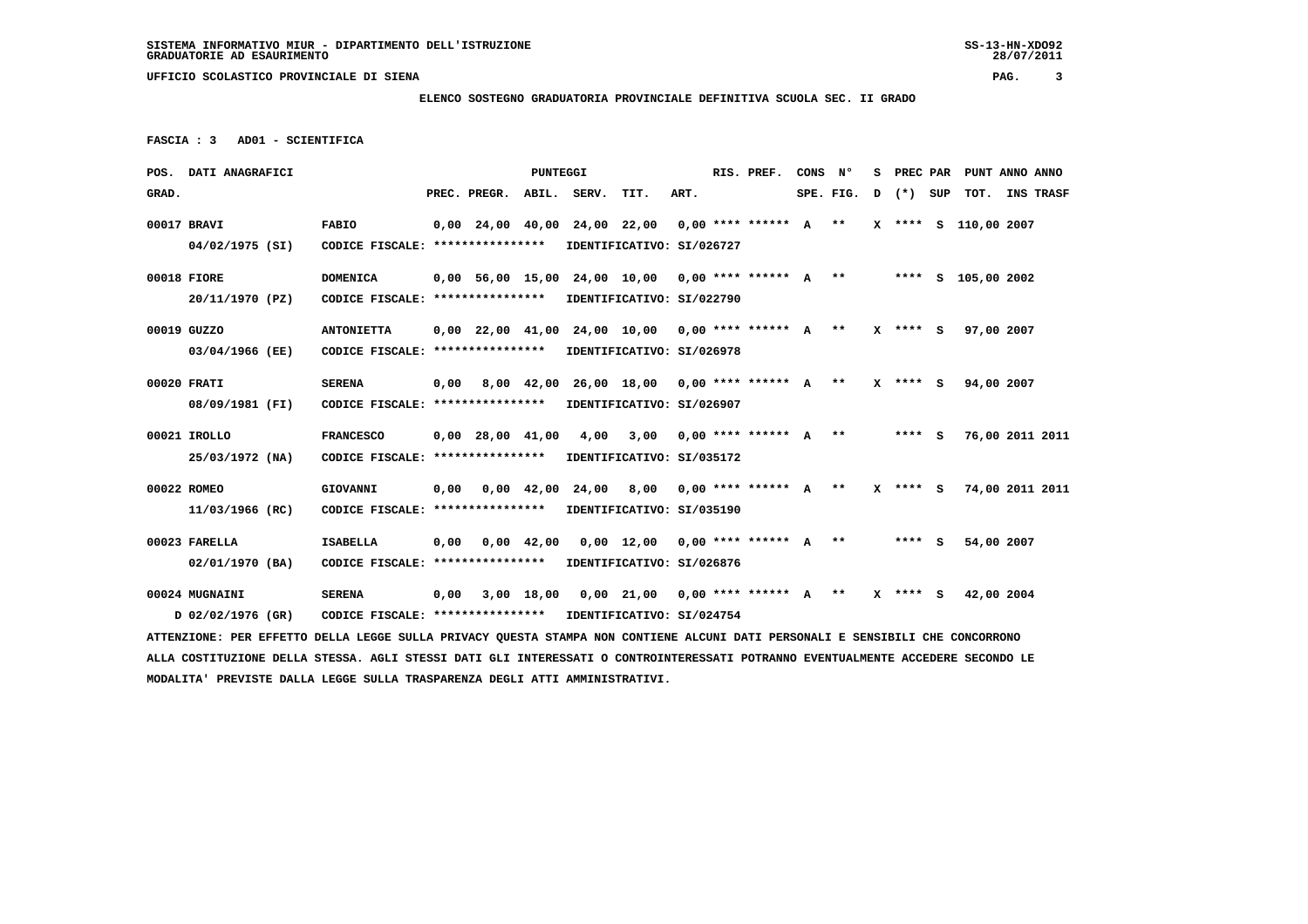### **ELENCO SOSTEGNO GRADUATORIA PROVINCIALE DEFINITIVA SCUOLA SEC. II GRADO**

 **FASCIA : 3 AD01 - SCIENTIFICA**

| POS.  | DATI ANAGRAFICI |                                  |      |              | PUNTEGGI   |                           |            |      | RIS. PREF.              | CONS | N°        | s. | PREC PAR |     | PUNT ANNO ANNO |                  |
|-------|-----------------|----------------------------------|------|--------------|------------|---------------------------|------------|------|-------------------------|------|-----------|----|----------|-----|----------------|------------------|
| GRAD. |                 |                                  |      | PREC. PREGR. | ABIL.      | SERV.                     | TIT.       | ART. |                         |      | SPE. FIG. | D  | $(* )$   | SUP | тот.           | <b>INS TRASF</b> |
|       | 00025 CERBONI   | <b>BARBARA</b>                   | 0.00 |              | 9,00 16,00 |                           | 0,00 12,00 |      | $0.00$ **** ****** A ** |      |           |    | ****     | s   | 37,00 2007     |                  |
|       | 19/01/1968 (SI) | CODICE FISCALE: **************** |      |              |            | IDENTIFICATIVO: SI/022888 |            |      |                         |      |           |    |          |     |                |                  |
|       | 00026 SEMBOLONI | <b>SERENA</b>                    | 0.00 | 0,00         | 18,00      |                           | 0,00 13,00 |      | $0,00$ **** ****** A ** |      |           |    | ****     | s   | 31,00 2005     |                  |

 **13/07/1976 (SI) CODICE FISCALE: \*\*\*\*\*\*\*\*\*\*\*\*\*\*\*\* IDENTIFICATIVO: SI/025939**

 **ATTENZIONE: PER EFFETTO DELLA LEGGE SULLA PRIVACY QUESTA STAMPA NON CONTIENE ALCUNI DATI PERSONALI E SENSIBILI CHE CONCORRONO ALLA COSTITUZIONE DELLA STESSA. AGLI STESSI DATI GLI INTERESSATI O CONTROINTERESSATI POTRANNO EVENTUALMENTE ACCEDERE SECONDO LE MODALITA' PREVISTE DALLA LEGGE SULLA TRASPARENZA DEGLI ATTI AMMINISTRATIVI.**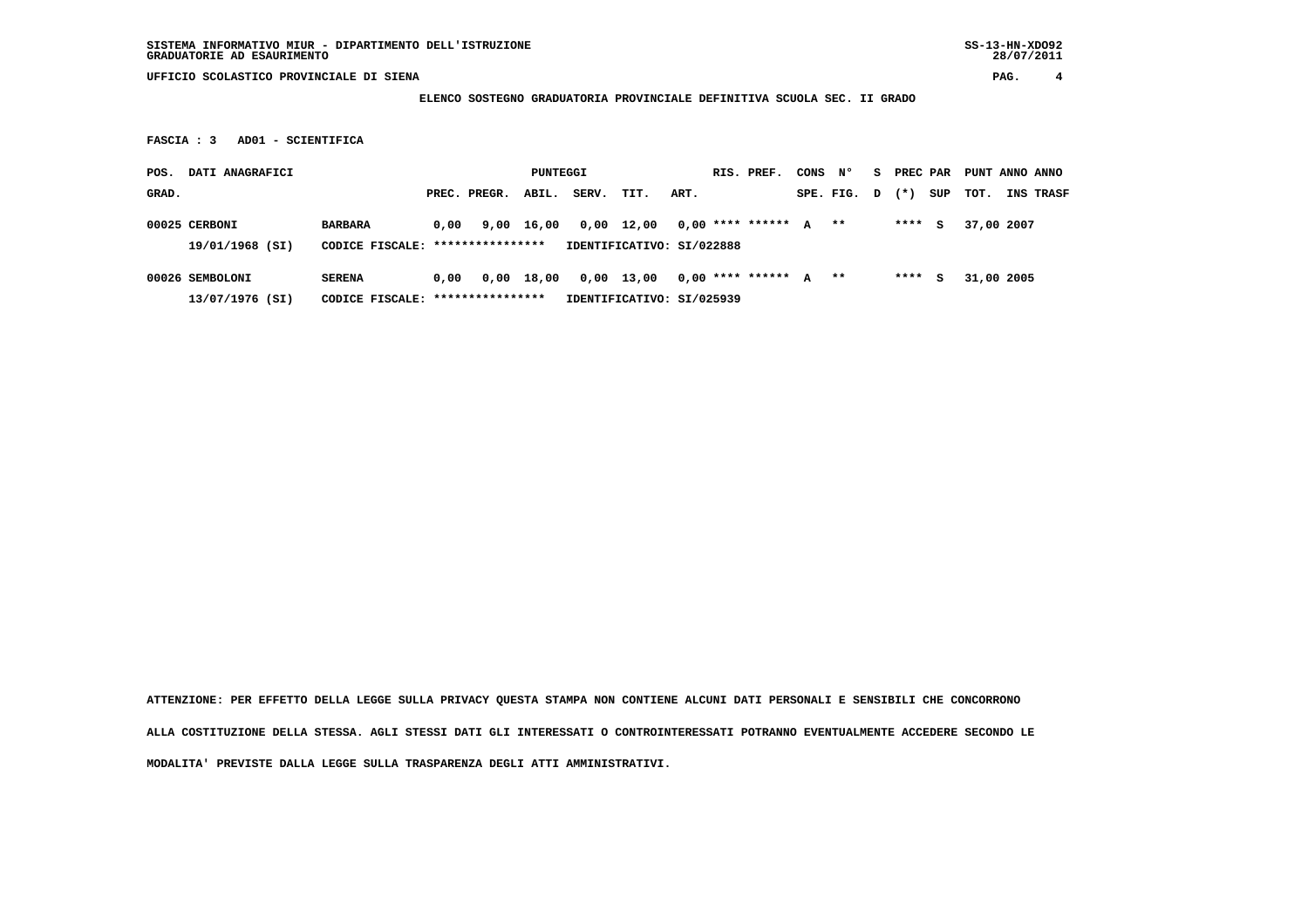## **ELENCO SOSTEGNO GRADUATORIA PROVINCIALE DEFINITIVA SCUOLA SEC. II GRADO**

 **FASCIA : 3 AD02 - UMANISTICA-LINGUISTICA-MUSICALE**

| POS. DATI ANAGRAFICI                                                                                                            |                                                            |  |                          | <b>PUNTEGGI</b> |                                                                                |      |      |  | RIS. PREF.                | CONS N <sup>o</sup> |                     | S PREC PAR | PUNT ANNO ANNO     |                  |  |
|---------------------------------------------------------------------------------------------------------------------------------|------------------------------------------------------------|--|--------------------------|-----------------|--------------------------------------------------------------------------------|------|------|--|---------------------------|---------------------|---------------------|------------|--------------------|------------------|--|
| GRAD.                                                                                                                           |                                                            |  | PREC. PREGR.             |                 | ABIL. SERV.                                                                    | TIT. | ART. |  |                           |                     | SPE. FIG. D (*) SUP |            | тот.               | <b>INS TRASF</b> |  |
| 00001 NEGRINI                                                                                                                   | <b>ANDREA</b>                                              |  | $0,00$ 99,00 42,00 24,00 |                 |                                                                                | 9,00 |      |  | $0.00$ **** ****** $A$ ** |                     |                     |            | **** S 174,00 2002 |                  |  |
| 04/11/1974 (SI)                                                                                                                 | CODICE FISCALE: **************** IDENTIFICATIVO: SI/022970 |  |                          |                 |                                                                                |      |      |  |                           |                     |                     |            |                    |                  |  |
| 00002 BADOLATO                                                                                                                  | <b>FRANCESCA</b>                                           |  |                          |                 | $0,00$ 102,00 41,00 24,00 6,00 0,00 **** ****** A ** ****** S 173,00 2007 2007 |      |      |  |                           |                     |                     |            |                    |                  |  |
| $03/11/1962$ (VV)                                                                                                               | CODICE FISCALE: **************** IDENTIFICATIVO: SI/026670 |  |                          |                 |                                                                                |      |      |  |                           |                     |                     |            |                    |                  |  |
| 00003 GIOVANNINI                                                                                                                | LUCIA                                                      |  |                          |                 | 0,00 97,00 41,00 24,00 6,00 0,00 **** ****** A ** ***** S 168,00 2002          |      |      |  |                           |                     |                     |            |                    |                  |  |
| 03/05/1963 (PG)                                                                                                                 | CODICE FISCALE: ****************                           |  |                          |                 | IDENTIFICATIVO: SI/022931                                                      |      |      |  |                           |                     |                     |            |                    |                  |  |
| 00004 ZOLLO                                                                                                                     | <b>ANDREA</b>                                              |  |                          |                 | 0,00 79,00 42,00 24,00 8,00 0,00 **** ****** A ** ***** \$ 153,00 2004 2004    |      |      |  |                           |                     |                     |            |                    |                  |  |
| 16/06/1971 (LI)                                                                                                                 | CODICE FISCALE: *****************                          |  |                          |                 | IDENTIFICATIVO: SI/024719                                                      |      |      |  |                           |                     |                     |            |                    |                  |  |
| 00005 DI BERARDINO                                                                                                              | <b>MAFALDA</b>                                             |  |                          |                 | 0,00 78,00 41,00 24,00 10,00 0,00 **** ****** A ** ***** \$ 153,00 2005 2005   |      |      |  |                           |                     |                     |            |                    |                  |  |
| $01/07/1969$ (AQ)                                                                                                               | CODICE FISCALE: ****************                           |  |                          |                 | IDENTIFICATIVO: SI/025760                                                      |      |      |  |                           |                     |                     |            |                    |                  |  |
| 00006 ROSSI                                                                                                                     | <b>ILENIA</b>                                              |  |                          |                 | $0.00$ 75.00 42.00 24.00 9.00 0.00 **** ****** A ** X **** S 150.00 2003       |      |      |  |                           |                     |                     |            |                    |                  |  |
| 28/06/1975 (SI)                                                                                                                 | CODICE FISCALE: ****************                           |  |                          |                 | IDENTIFICATIVO: SI/023884                                                      |      |      |  |                           |                     |                     |            |                    |                  |  |
| 00007 CROCETTA                                                                                                                  | <b>MASSIMO</b>                                             |  |                          |                 | 0,00 74,00 42,00 24,00 8,00 0,00 **** ****** A ** X **** S 148,00 2003         |      |      |  |                           |                     |                     |            |                    |                  |  |
| 06/11/1961 (SI)                                                                                                                 | CODICE FISCALE: ****************                           |  |                          |                 | IDENTIFICATIVO: SI/023813                                                      |      |      |  |                           |                     |                     |            |                    |                  |  |
| 00008 GIOLITTI                                                                                                                  | CATLIN                                                     |  |                          |                 | 0,00 74,00 42,00 24,00 8,00 0,00 **** ****** A ** ***** S 148,00 2003          |      |      |  |                           |                     |                     |            |                    |                  |  |
| 19/10/1970 (RM)                                                                                                                 | CODICE FISCALE: **************** IDENTIFICATIVO: SI/023829 |  |                          |                 |                                                                                |      |      |  |                           |                     |                     |            |                    |                  |  |
| ATTENZIONE: PER EFFETTO DELLA LEGGE SULLA PRIVACY QUESTA STAMPA NON CONTIENE ALCUNI DATI PERSONALI E SENSIBILI CHE CONCORRONO   |                                                            |  |                          |                 |                                                                                |      |      |  |                           |                     |                     |            |                    |                  |  |
| ALLA COSTITUZIONE DELLA STESSA. AGLI STESSI DATI GLI INTERESSATI O CONTROINTERESSATI POTRANNO EVENTUALMENTE ACCEDERE SECONDO LE |                                                            |  |                          |                 |                                                                                |      |      |  |                           |                     |                     |            |                    |                  |  |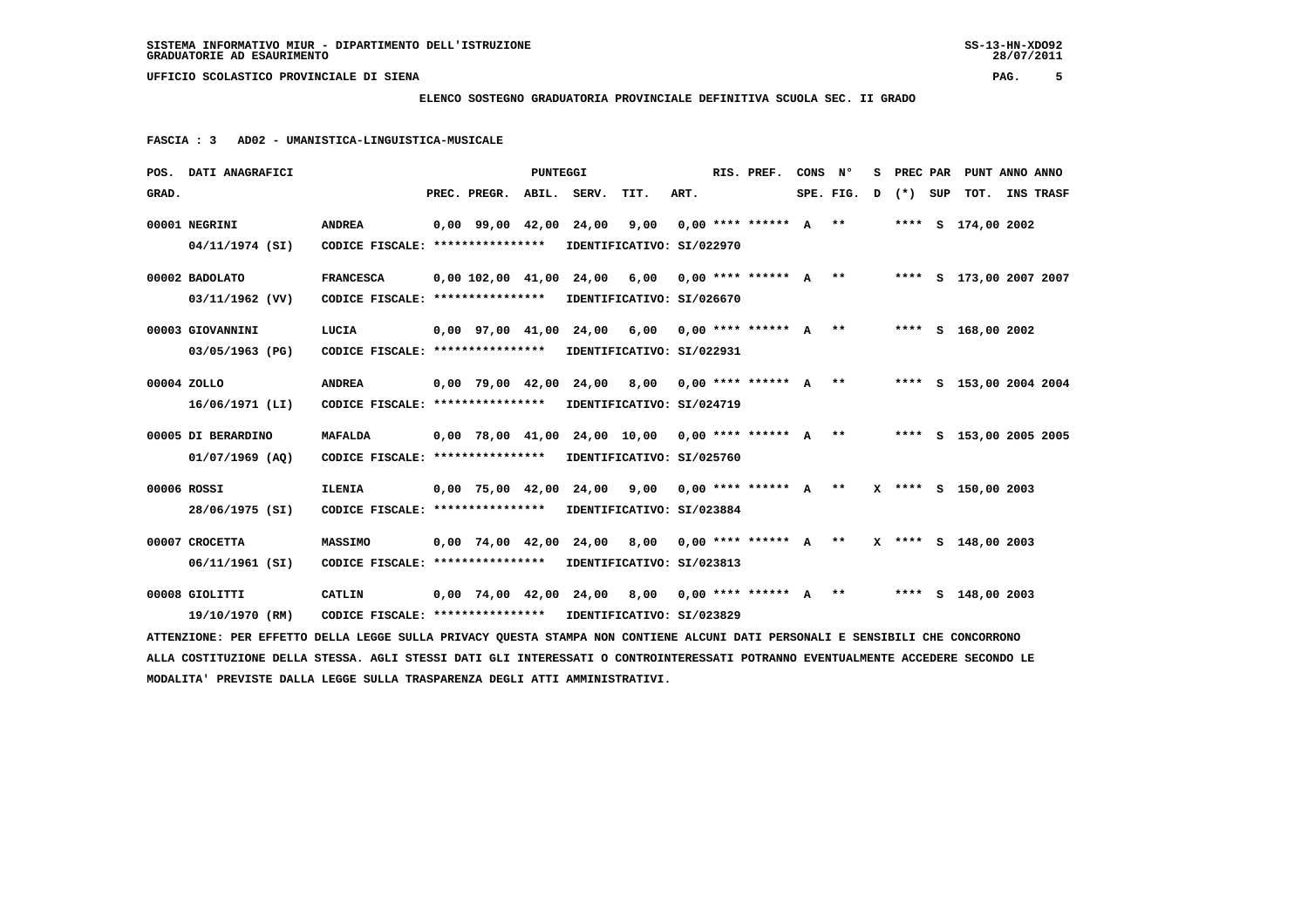## **ELENCO SOSTEGNO GRADUATORIA PROVINCIALE DEFINITIVA SCUOLA SEC. II GRADO**

 **FASCIA : 3 AD02 - UMANISTICA-LINGUISTICA-MUSICALE**

|       | POS. DATI ANAGRAFICI                                                                                                            |                                                            |  |                          | <b>PUNTEGGI</b> |  |                                                                          |      |  | RIS. PREF. | CONS N° |                      |  |  | S PREC PAR PUNT ANNO ANNO |  |           |
|-------|---------------------------------------------------------------------------------------------------------------------------------|------------------------------------------------------------|--|--------------------------|-----------------|--|--------------------------------------------------------------------------|------|--|------------|---------|----------------------|--|--|---------------------------|--|-----------|
| GRAD. |                                                                                                                                 |                                                            |  | PREC. PREGR. ABIL. SERV. |                 |  | TIT.                                                                     | ART. |  |            |         | $SPE.FIG. D (*) SUP$ |  |  | тот.                      |  | INS TRASF |
|       | 00009 PEZZUOLI                                                                                                                  | <b>FEDERICA</b>                                            |  |                          |                 |  | 0,00 72,00 42,00 24,00 10,00 0,00 **** ****** A ** ***** S 148,00 2003   |      |  |            |         |                      |  |  |                           |  |           |
|       | 15/05/1971 (SI)                                                                                                                 | CODICE FISCALE: **************** IDENTIFICATIVO: SI/023871 |  |                          |                 |  |                                                                          |      |  |            |         |                      |  |  |                           |  |           |
|       | 00010 BROGINI                                                                                                                   | <b>PATRIZIA</b>                                            |  |                          |                 |  | 0,00 106,00 14,00 24,00 4,00 0,00 **** ****** A ** X **** S 148,00 2007  |      |  |            |         |                      |  |  |                           |  |           |
|       | 13/05/1965 (SI)                                                                                                                 | CODICE FISCALE: **************** IDENTIFICATIVO: SI/020119 |  |                          |                 |  |                                                                          |      |  |            |         |                      |  |  |                           |  |           |
|       | 00011 NOCCHI                                                                                                                    | <b>SUSANNA</b>                                             |  |                          |                 |  | 0,00 72,00 42,00 24,00 9,00 0,00 **** ****** A **                        |      |  |            |         |                      |  |  | **** S 147,00 2003        |  |           |
|       | $22/04/1968$ (SI)                                                                                                               | CODICE FISCALE: **************** IDENTIFICATIVO: SI/023864 |  |                          |                 |  |                                                                          |      |  |            |         |                      |  |  |                           |  |           |
|       | 00012 CAMPANILE                                                                                                                 | <b>MARIA</b>                                               |  |                          |                 |  | 0,00 68,00 42,00 24,00 10,00 0,00 **** ****** A ** ***** S 144,00 2003   |      |  |            |         |                      |  |  |                           |  |           |
|       | 09/07/1957 (SA)                                                                                                                 | CODICE FISCALE: **************** IDENTIFICATIVO: SI/023789 |  |                          |                 |  |                                                                          |      |  |            |         |                      |  |  |                           |  |           |
|       | 00013 PROVVEDI                                                                                                                  | LAURA                                                      |  |                          |                 |  | 0,00 72,00 42,00 24,00 6,00 0,00 **** ****** A ** ***** S 144,00 2003    |      |  |            |         |                      |  |  |                           |  |           |
|       | 30/12/1975 (SI)                                                                                                                 | CODICE FISCALE: **************** IDENTIFICATIVO: SI/023874 |  |                          |                 |  |                                                                          |      |  |            |         |                      |  |  |                           |  |           |
|       | 00014 MARZOLA                                                                                                                   | <b>BEATRICE</b>                                            |  |                          |                 |  | $0,00$ 74,00 42,00 24,00 2,00 0,00 **** ****** A **                      |      |  |            |         |                      |  |  | X **** S 142,00 2004 2004 |  |           |
|       | 03/09/1975 (LI)                                                                                                                 | CODICE FISCALE: **************** IDENTIFICATIVO: SI/024648 |  |                          |                 |  |                                                                          |      |  |            |         |                      |  |  |                           |  |           |
|       | 00015 GORACCI                                                                                                                   | <b>MARIA STELLA</b>                                        |  |                          |                 |  | $0,00$ 98,00 17,00 24,00 2,00 0,00 **** ****** A **                      |      |  |            |         |                      |  |  | X **** S 141,00 2005      |  |           |
|       | 17/01/1957 (CA)                                                                                                                 | CODICE FISCALE: **************** IDENTIFICATIVO: SI/022932 |  |                          |                 |  |                                                                          |      |  |            |         |                      |  |  |                           |  |           |
|       | 00016 PARISI                                                                                                                    | <b>ADELE</b>                                               |  |                          |                 |  | $0.00$ 60.00 42.00 24.00 10.00 0.00 **** ****** A ** ***** S 136.00 2005 |      |  |            |         |                      |  |  |                           |  |           |
|       | 13/08/1968 (BA)                                                                                                                 | CODICE FISCALE: **************** IDENTIFICATIVO: SI/025977 |  |                          |                 |  |                                                                          |      |  |            |         |                      |  |  |                           |  |           |
|       | ATTENZIONE: PER EFFETTO DELLA LEGGE SULLA PRIVACY QUESTA STAMPA NON CONTIENE ALCUNI DATI PERSONALI E SENSIBILI CHE CONCORRONO   |                                                            |  |                          |                 |  |                                                                          |      |  |            |         |                      |  |  |                           |  |           |
|       | ALLA COSTITUZIONE DELLA STESSA. AGLI STESSI DATI GLI INTERESSATI O CONTROINTERESSATI POTRANNO EVENTUALMENTE ACCEDERE SECONDO LE |                                                            |  |                          |                 |  |                                                                          |      |  |            |         |                      |  |  |                           |  |           |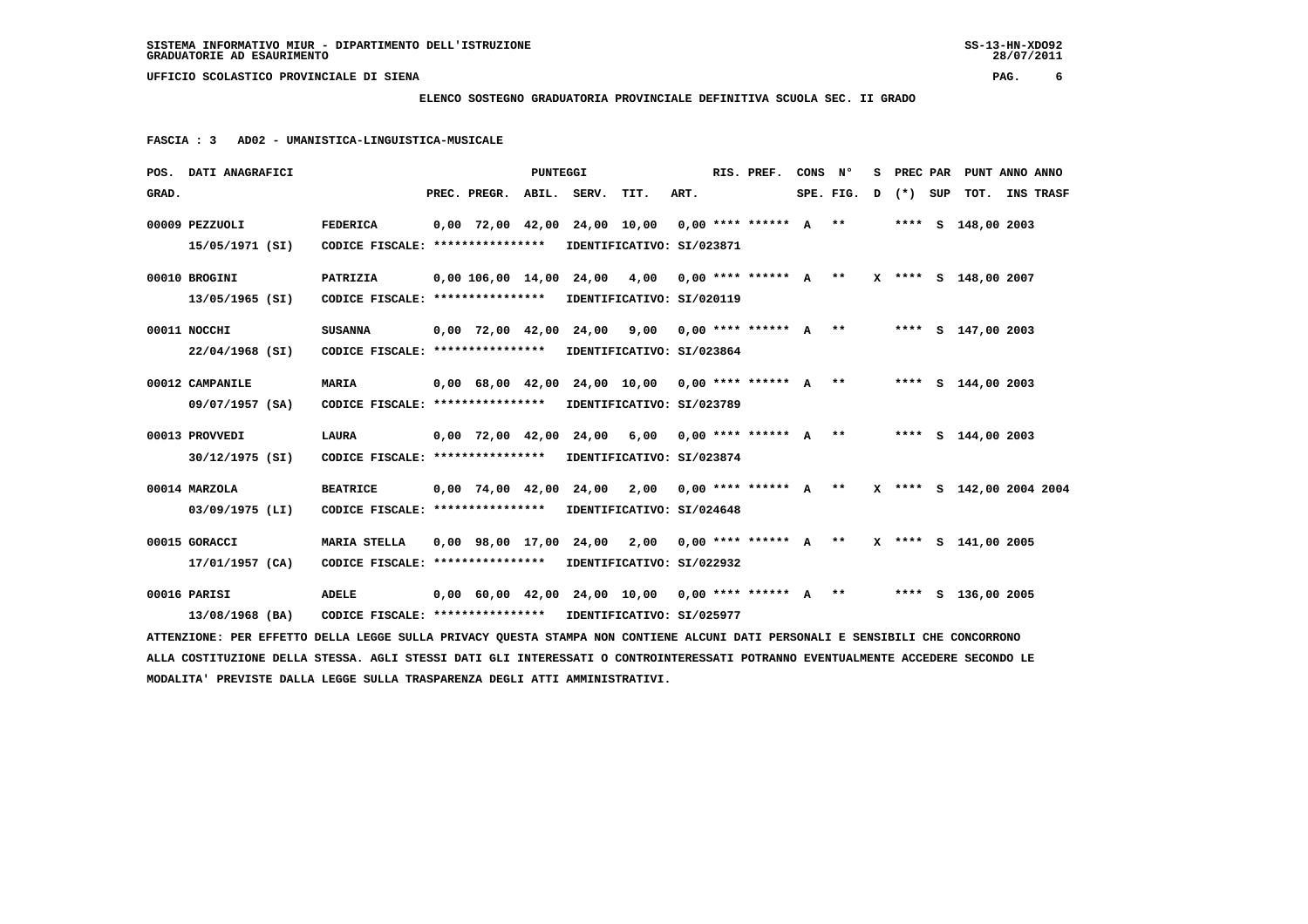#### **ELENCO SOSTEGNO GRADUATORIA PROVINCIALE DEFINITIVA SCUOLA SEC. II GRADO**

 **FASCIA : 3 AD02 - UMANISTICA-LINGUISTICA-MUSICALE**

| POS. DATI ANAGRAFICI                                                                                                            |                                                            |  |                                            | <b>PUNTEGGI</b> |       |                                                                          |      |  | RIS. PREF.                | CONS N° |           | s. | PREC PAR  |                      | PUNT ANNO ANNO          |  |
|---------------------------------------------------------------------------------------------------------------------------------|------------------------------------------------------------|--|--------------------------------------------|-----------------|-------|--------------------------------------------------------------------------|------|--|---------------------------|---------|-----------|----|-----------|----------------------|-------------------------|--|
| GRAD.                                                                                                                           |                                                            |  | PREC. PREGR.                               | ABIL.           | SERV. | TIT.                                                                     | ART. |  |                           |         | SPE. FIG. |    | D (*) SUP | тот.                 | INS TRASF               |  |
| 00017 DI DOMENICO                                                                                                               | <b>ANGELO</b>                                              |  | $0,00 \quad 61,00 \quad 42,00 \quad 24,00$ |                 |       | 8,00                                                                     |      |  | $0.00$ **** ****** $A$ ** |         |           |    |           | X **** S 135,00 2004 |                         |  |
| 09/03/1975 (PZ)                                                                                                                 | CODICE FISCALE: ****************                           |  |                                            |                 |       | IDENTIFICATIVO: SI/024625                                                |      |  |                           |         |           |    |           |                      |                         |  |
| 00018 SARCHI                                                                                                                    | CRISTINA                                                   |  |                                            |                 |       | 0,00 60,00 42,00 24,00 4,00 0,00 **** ****** A ** ***** S 130,00 2004    |      |  |                           |         |           |    |           |                      |                         |  |
| 07/12/1975 (GR)                                                                                                                 | CODICE FISCALE: *****************                          |  |                                            |                 |       | IDENTIFICATIVO: SI/024693                                                |      |  |                           |         |           |    |           |                      |                         |  |
| 00019 GERUNDA                                                                                                                   | MARIA                                                      |  |                                            |                 |       | $0,00$ 54,00 42,00 24,00 9,00 0,00 **** ****** A **                      |      |  |                           |         |           |    |           |                      | **** S 129,00 2007 2007 |  |
| 15/01/1976 (PZ)                                                                                                                 | CODICE FISCALE: **************** IDENTIFICATIVO: SI/027182 |  |                                            |                 |       |                                                                          |      |  |                           |         |           |    |           |                      |                         |  |
| 00020 CASTELLINI                                                                                                                | <b>FRANCESCA</b>                                           |  |                                            |                 |       | $0,00$ 51,00 42,00 24,00 10,00 0,00 **** ****** A **                     |      |  |                           |         |           |    |           | **** S 127,00 2005   |                         |  |
| 04/10/1978 (SI)                                                                                                                 | CODICE FISCALE: ****************                           |  |                                            |                 |       | IDENTIFICATIVO: SI/025920                                                |      |  |                           |         |           |    |           |                      |                         |  |
| 00021 GIARDINA                                                                                                                  | <b>AGNESE</b>                                              |  |                                            |                 |       | 0,00 50,00 42,00 24,00 10,00 0,00 **** ****** A **                       |      |  |                           |         |           |    |           | **** S 126,00 2005   |                         |  |
| 14/04/1979 (PA)                                                                                                                 | CODICE FISCALE: **************** IDENTIFICATIVO: SI/025791 |  |                                            |                 |       |                                                                          |      |  |                           |         |           |    |           |                      |                         |  |
| 00022 VANNI                                                                                                                     | <b>MICHELA</b>                                             |  |                                            |                 |       | 0,00 48,00 42,00 24,00 10,00 0,00 **** ****** A ** X **** S 124,00 2005  |      |  |                           |         |           |    |           |                      |                         |  |
| 25/04/1978 (FI)                                                                                                                 | CODICE FISCALE: ****************                           |  |                                            |                 |       | IDENTIFICATIVO: SI/025967                                                |      |  |                           |         |           |    |           |                      |                         |  |
| 00023 FURINI                                                                                                                    | <b>BEATRICE</b>                                            |  |                                            |                 |       | 0,00 36,00 42,00 24,00 22,00 0,00 **** ****** A ** ***** \$ 124,00 2005  |      |  |                           |         |           |    |           |                      |                         |  |
| 31/03/1972 (SI)                                                                                                                 | CODICE FISCALE: *****************                          |  |                                            |                 |       | IDENTIFICATIVO: SI/025780                                                |      |  |                           |         |           |    |           |                      |                         |  |
| 00024 BASTONI                                                                                                                   | <b>SABRINA</b>                                             |  |                                            |                 |       | $0.00$ 48.00 41.00 24.00 10.00 0.00 **** ****** A ** ***** S 123.00 2005 |      |  |                           |         |           |    |           |                      |                         |  |
| 20/05/1968 (MS)                                                                                                                 | CODICE FISCALE: **************** IDENTIFICATIVO: SI/025610 |  |                                            |                 |       |                                                                          |      |  |                           |         |           |    |           |                      |                         |  |
| ATTENZIONE: PER EFFETTO DELLA LEGGE SULLA PRIVACY QUESTA STAMPA NON CONTIENE ALCUNI DATI PERSONALI E SENSIBILI CHE CONCORRONO   |                                                            |  |                                            |                 |       |                                                                          |      |  |                           |         |           |    |           |                      |                         |  |
| ALLA COSTITUZIONE DELLA STESSA. AGLI STESSI DATI GLI INTERESSATI O CONTROINTERESSATI POTRANNO EVENTUALMENTE ACCEDERE SECONDO LE |                                                            |  |                                            |                 |       |                                                                          |      |  |                           |         |           |    |           |                      |                         |  |
| MODALITA' PREVISTE DALLA LEGGE SULLA TRASPARENZA DEGLI ATTI AMMINISTRATIVI.                                                     |                                                            |  |                                            |                 |       |                                                                          |      |  |                           |         |           |    |           |                      |                         |  |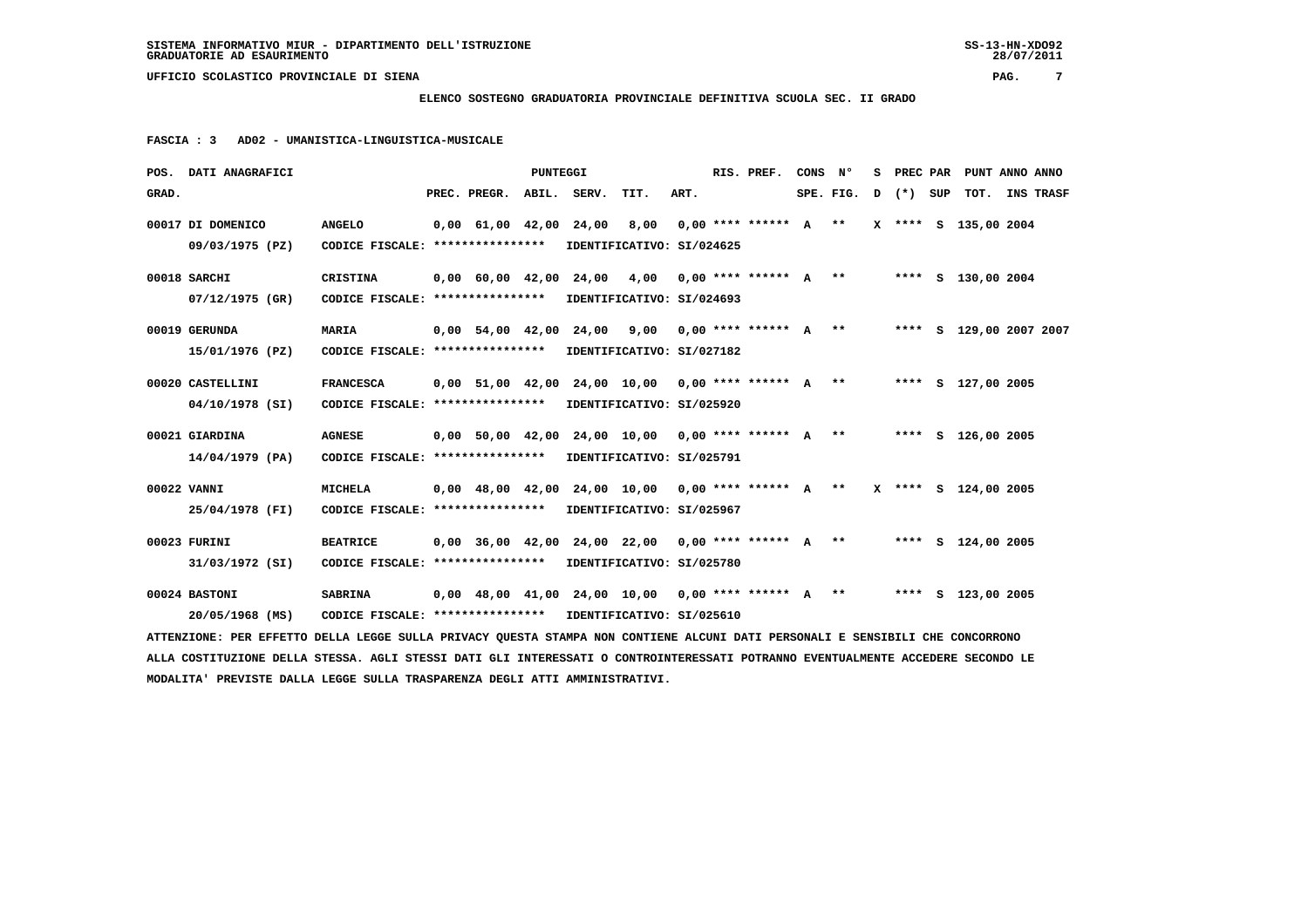### **ELENCO SOSTEGNO GRADUATORIA PROVINCIALE DEFINITIVA SCUOLA SEC. II GRADO**

 **FASCIA : 3 AD02 - UMANISTICA-LINGUISTICA-MUSICALE**

|       | POS. DATI ANAGRAFICI                                                                                                            |                                                            |  |                          | PUNTEGGI |                        |                                                                        |      |  | RIS. PREF.           | CONS N <sup>o</sup> |           |   |         | S PREC PAR PUNT ANNO ANNO |  |                  |
|-------|---------------------------------------------------------------------------------------------------------------------------------|------------------------------------------------------------|--|--------------------------|----------|------------------------|------------------------------------------------------------------------|------|--|----------------------|---------------------|-----------|---|---------|---------------------------|--|------------------|
| GRAD. |                                                                                                                                 |                                                            |  | PREC. PREGR. ABIL. SERV. |          |                        | TIT.                                                                   | ART. |  |                      |                     | SPE. FIG. | D | (*) SUP | тот.                      |  | <b>INS TRASF</b> |
|       | 00025 BATTESTIN                                                                                                                 | <b>RITA</b>                                                |  |                          |          | 0,00 54,00 40,00 24,00 | 3,00                                                                   |      |  | $0.00********* A***$ |                     |           |   |         | **** S 121,00 2004        |  |                  |
|       | 27/01/1975 (LI)                                                                                                                 | CODICE FISCALE: **************** IDENTIFICATIVO: SI/024591 |  |                          |          |                        |                                                                        |      |  |                      |                     |           |   |         |                           |  |                  |
|       | 00026 SGUAZZINO                                                                                                                 | <b>DAVIDE</b>                                              |  |                          |          |                        | $0,00$ 44,00 42,00 24,00 9,00 0,00 **** ****** A **                    |      |  |                      |                     |           |   |         | **** S 119,00 2007        |  |                  |
|       | 05/01/1976 (GR)                                                                                                                 | CODICE FISCALE: **************** IDENTIFICATIVO: SI/027429 |  |                          |          |                        |                                                                        |      |  |                      |                     |           |   |         |                           |  |                  |
|       | 00027 CATALDO                                                                                                                   | <b>FILOMENA</b>                                            |  |                          |          |                        | 0,00 35,00 42,00 24,00 13,00 0,00 **** ****** A ** ***** S 114,00 2007 |      |  |                      |                     |           |   |         |                           |  |                  |
|       | 07/04/1979 (RC)                                                                                                                 | CODICE FISCALE: **************** IDENTIFICATIVO: SI/026768 |  |                          |          |                        |                                                                        |      |  |                      |                     |           |   |         |                           |  |                  |
|       | 00028 VANNINI                                                                                                                   | <b>ANITA</b>                                               |  |                          |          |                        | $0.00$ 30.00 42.00 24.00 16.00 0.00 **** ****** A **                   |      |  |                      |                     |           |   |         | **** S 112,00 2007        |  |                  |
|       | 09/05/1980 (SI)                                                                                                                 | CODICE FISCALE: **************** IDENTIFICATIVO: SI/027491 |  |                          |          |                        |                                                                        |      |  |                      |                     |           |   |         |                           |  |                  |
|       | 00029 LISIGNOLI                                                                                                                 | <b>STEFANIA</b>                                            |  |                          |          |                        | $0.00$ 36,00 42,00 24,00 10,00 0,00 **** ****** A **                   |      |  |                      |                     |           |   |         | **** S 112,00 2007        |  |                  |
|       | 27/11/1978 (SA)                                                                                                                 | CODICE FISCALE: **************** IDENTIFICATIVO: SI/027016 |  |                          |          |                        |                                                                        |      |  |                      |                     |           |   |         |                           |  |                  |
|       | 00030 VALDAMBRINI                                                                                                               | <b>LAURA</b>                                               |  |                          |          |                        | $0,00$ 34,00 42,00 24,00 6,00 0,00 **** ****** A **                    |      |  |                      |                     |           |   |         | X **** S 106,00 2007      |  |                  |
|       | 20/08/1978 (SI)                                                                                                                 | CODICE FISCALE: **************** IDENTIFICATIVO: SI/027489 |  |                          |          |                        |                                                                        |      |  |                      |                     |           |   |         |                           |  |                  |
|       | 00031 GIOSA                                                                                                                     | <b>STEFANIA</b>                                            |  |                          |          |                        | 0,00 24,00 41,00 24,00 16,00 0,00 **** ****** A ** ***** S 105,00 2007 |      |  |                      |                     |           |   |         |                           |  |                  |
|       | J 14/12/1980 (TA)                                                                                                               | CODICE FISCALE: ****************                           |  |                          |          |                        | IDENTIFICATIVO: SI/026947                                              |      |  |                      |                     |           |   |         |                           |  |                  |
|       | 00032 ROSSI                                                                                                                     | <b>GRAZIA</b>                                              |  |                          |          |                        | 0,00 52,00 41,00 0,00 11,00 0,00 **** ****** A ** X **** S 104,00 2004 |      |  |                      |                     |           |   |         |                           |  |                  |
|       | 19/12/1966 (SI)                                                                                                                 | CODICE FISCALE: **************** IDENTIFICATIVO: SI/024679 |  |                          |          |                        |                                                                        |      |  |                      |                     |           |   |         |                           |  |                  |
|       | ATTENZIONE: PER EFFETTO DELLA LEGGE SULLA PRIVACY QUESTA STAMPA NON CONTIENE ALCUNI DATI PERSONALI E SENSIBILI CHE CONCORRONO   |                                                            |  |                          |          |                        |                                                                        |      |  |                      |                     |           |   |         |                           |  |                  |
|       | ALLA COSTITUZIONE DELLA STESSA. AGLI STESSI DATI GLI INTERESSATI O CONTROINTERESSATI POTRANNO EVENTUALMENTE ACCEDERE SECONDO LE |                                                            |  |                          |          |                        |                                                                        |      |  |                      |                     |           |   |         |                           |  |                  |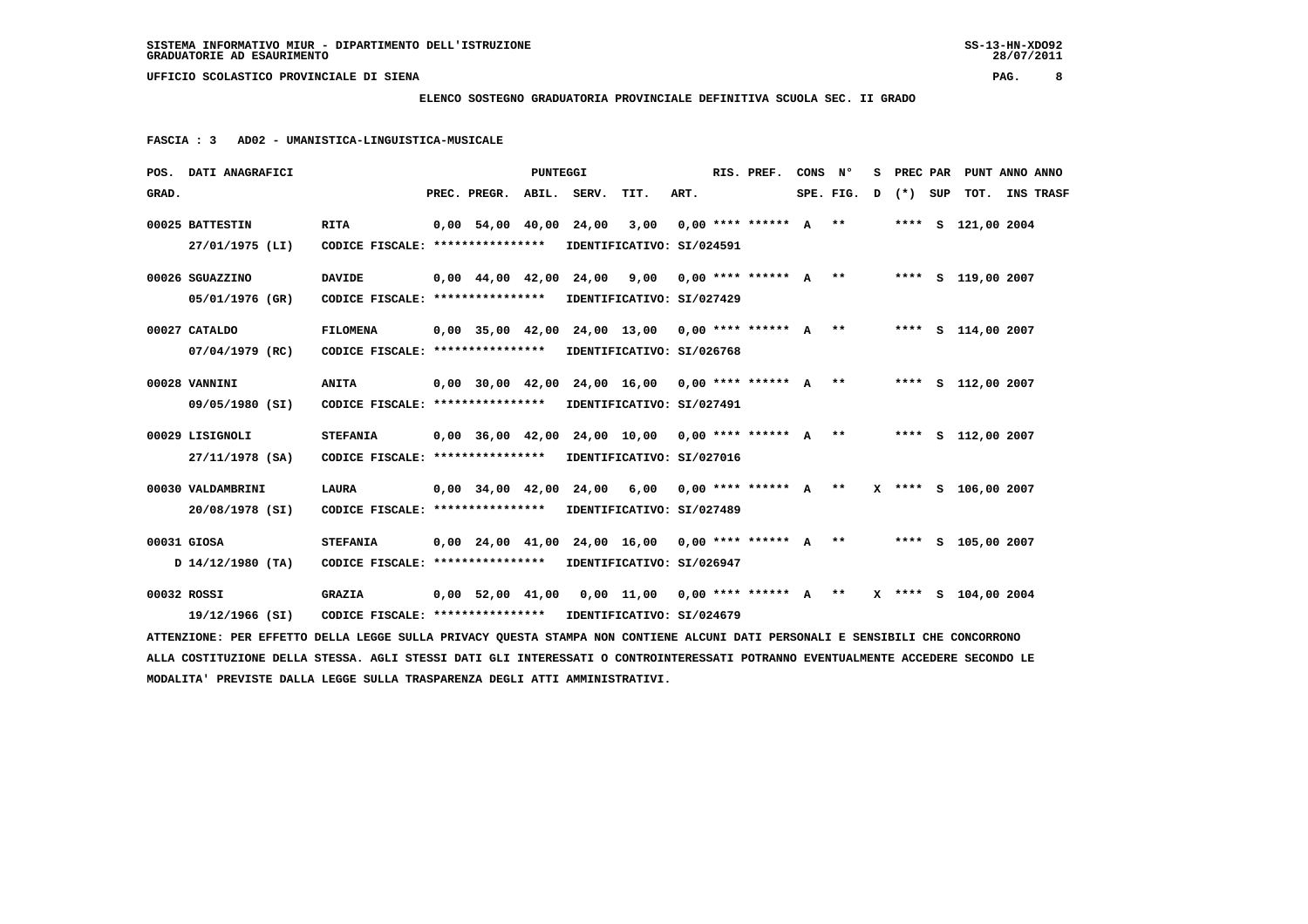### **ELENCO SOSTEGNO GRADUATORIA PROVINCIALE DEFINITIVA SCUOLA SEC. II GRADO**

 **FASCIA : 3 AD02 - UMANISTICA-LINGUISTICA-MUSICALE**

|                                                                                                                                 | POS. DATI ANAGRAFICI |                                                            |  |                                | PUNTEGGI |  |                                                      |      |  | RIS. PREF.                | CONS N <sup>o</sup> |           | s | PREC PAR | PUNT ANNO ANNO            |  |                  |
|---------------------------------------------------------------------------------------------------------------------------------|----------------------|------------------------------------------------------------|--|--------------------------------|----------|--|------------------------------------------------------|------|--|---------------------------|---------------------|-----------|---|----------|---------------------------|--|------------------|
| GRAD.                                                                                                                           |                      |                                                            |  | PREC. PREGR. ABIL. SERV.       |          |  | TIT.                                                 | ART. |  |                           |                     | SPE. FIG. | D | (*) SUP  | тот.                      |  | <b>INS TRASF</b> |
| 00033 GANI                                                                                                                      |                      | <b>LAURA</b>                                               |  | 0,00 59,00 13,00 24,00         |          |  | 6,00                                                 |      |  | $0.00$ **** ****** $A$ ** |                     |           |   |          | X **** S 102,00 2011 2011 |  |                  |
|                                                                                                                                 | 02/10/1963 (LI)      | CODICE FISCALE: **************** IDENTIFICATIVO: SI/035205 |  |                                |          |  |                                                      |      |  |                           |                     |           |   |          |                           |  |                  |
|                                                                                                                                 | 00034 MECACCI        | <b>ELISABETTA</b>                                          |  |                                |          |  | $0,00$ 36,00 42,00 12,00 10,00 0,00 **** ****** A ** |      |  |                           |                     |           |   |          | **** S 100,00 2007        |  |                  |
|                                                                                                                                 | 27/11/1977 (SI)      | CODICE FISCALE: **************** IDENTIFICATIVO: SI/027275 |  |                                |          |  |                                                      |      |  |                           |                     |           |   |          |                           |  |                  |
|                                                                                                                                 | 00035 MORETTI        | <b>ELENA</b>                                               |  | $0,00$ $28,00$ $42,00$ $24,00$ |          |  | 4,00 0,00 **** ****** A **                           |      |  |                           |                     |           |   | $***$ S  | 98,00 2005                |  |                  |
|                                                                                                                                 | 11/08/1979 (SI)      | CODICE FISCALE: **************** IDENTIFICATIVO: SI/025874 |  |                                |          |  |                                                      |      |  |                           |                     |           |   |          |                           |  |                  |
|                                                                                                                                 | 00036 BALESTRIERI    | <b>FRANCESCA</b>                                           |  |                                |          |  | $0.00$ 24.00 40.00 18.00 7.00 0.00 **** ****** A **  |      |  |                           |                     |           |   | $***$ S  | 89,00 2007                |  |                  |
|                                                                                                                                 | $01/02/1975$ (NA)    | CODICE FISCALE: **************** IDENTIFICATIVO: SI/026674 |  |                                |          |  |                                                      |      |  |                           |                     |           |   |          |                           |  |                  |
|                                                                                                                                 | 00037 ZACCHEI        | <b>FRANCESCA</b>                                           |  | $0,00$ 12,00 42,00 24,00       |          |  | 9,00 0,00 **** ****** A **                           |      |  |                           |                     |           |   | $***$ S  | 87,00 2007                |  |                  |
|                                                                                                                                 | 20/04/1978 (SI)      | CODICE FISCALE: **************** IDENTIFICATIVO: SI/027450 |  |                                |          |  |                                                      |      |  |                           |                     |           |   |          |                           |  |                  |
|                                                                                                                                 | 00038 SORRENTINO     | <b>ROSARIA</b>                                             |  | $0,00$ $22,00$ $41,00$ $24,00$ |          |  | 0,00 0,00 **** ****** A **                           |      |  |                           |                     |           |   | $***$ S  | 87,00 2007                |  |                  |
|                                                                                                                                 | $20/05/1967$ (NA)    | CODICE FISCALE: **************** IDENTIFICATIVO: SI/027548 |  |                                |          |  |                                                      |      |  |                           |                     |           |   |          |                           |  |                  |
|                                                                                                                                 | 00039 FALCONE        | PATRIZIA                                                   |  |                                |          |  | $0,00$ 18,00 39,00 24,00 3,00 0,00 **** ****** A **  |      |  |                           |                     |           |   | X **** S | 84,00 2007                |  |                  |
|                                                                                                                                 | 05/05/1976 (FG)      | CODICE FISCALE: **************** IDENTIFICATIVO: SI/026871 |  |                                |          |  |                                                      |      |  |                           |                     |           |   |          |                           |  |                  |
|                                                                                                                                 | 00040 CAMPAGNA       | <b>GAETANA</b>                                             |  |                                |          |  | $0,00$ 12,00 42,00 24,00 6,00 0,00 **** ****** A **  |      |  |                           |                     |           |   | **** S   | 84,00 2007                |  |                  |
|                                                                                                                                 | 29/12/1981 (ME)      | CODICE FISCALE: **************** IDENTIFICATIVO: SI/026741 |  |                                |          |  |                                                      |      |  |                           |                     |           |   |          |                           |  |                  |
| ATTENZIONE: PER EFFETTO DELLA LEGGE SULLA PRIVACY QUESTA STAMPA NON CONTIENE ALCUNI DATI PERSONALI E SENSIBILI CHE CONCORRONO   |                      |                                                            |  |                                |          |  |                                                      |      |  |                           |                     |           |   |          |                           |  |                  |
| ALLA COSTITUZIONE DELLA STESSA. AGLI STESSI DATI GLI INTERESSATI O CONTROINTERESSATI POTRANNO EVENTUALMENTE ACCEDERE SECONDO LE |                      |                                                            |  |                                |          |  |                                                      |      |  |                           |                     |           |   |          |                           |  |                  |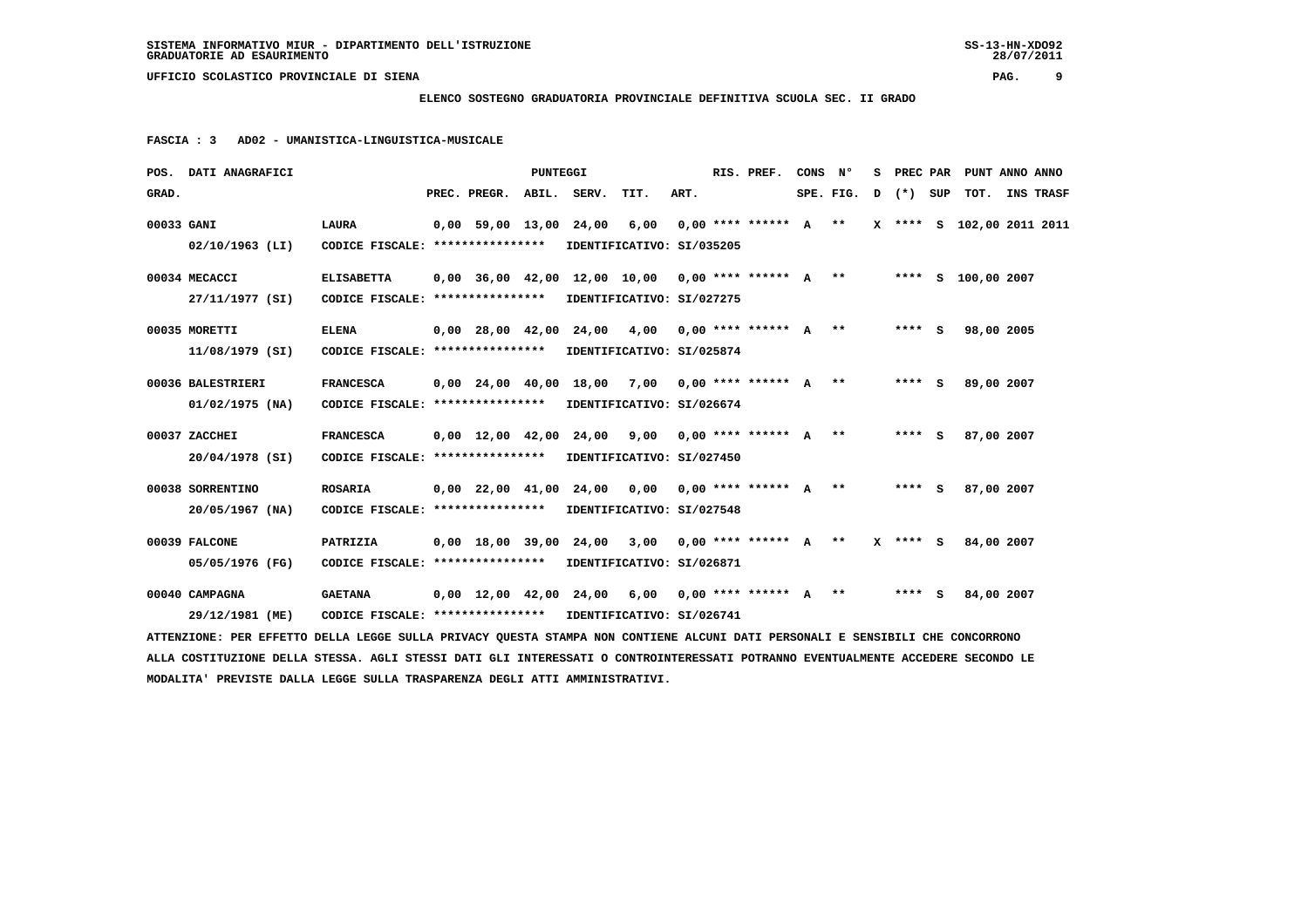**ELENCO SOSTEGNO GRADUATORIA PROVINCIALE DEFINITIVA SCUOLA SEC. II GRADO**

 **FASCIA : 3 AD02 - UMANISTICA-LINGUISTICA-MUSICALE**

| POS. DATI ANAGRAFICI                                                                                                            |                                                            |      |                                            | PUNTEGGI           |                                                     |                                                     |      | RIS. PREF. | CONS N° |           | s | PREC PAR   | PUNT ANNO ANNO |                  |
|---------------------------------------------------------------------------------------------------------------------------------|------------------------------------------------------------|------|--------------------------------------------|--------------------|-----------------------------------------------------|-----------------------------------------------------|------|------------|---------|-----------|---|------------|----------------|------------------|
| GRAD.                                                                                                                           |                                                            |      | PREC. PREGR. ABIL. SERV.                   |                    |                                                     | TIT.                                                | ART. |            |         | SPE. FIG. | D | (*) SUP    | тот.           | <b>INS TRASF</b> |
| 00041 MAGGI                                                                                                                     | <b>ANGELA</b>                                              |      | $0,00 \quad 12,00 \quad 41,00 \quad 24,00$ |                    |                                                     | 6,00 0,00 **** ****** A **                          |      |            |         |           |   | $***$ S    | 83,00 2007     |                  |
| D 25/04/1977 (SI)                                                                                                               | CODICE FISCALE: **************** IDENTIFICATIVO: SI/027142 |      |                                            |                    |                                                     |                                                     |      |            |         |           |   |            |                |                  |
| 00042 GUASTAFIERRO                                                                                                              | <b>FORTUNATA</b>                                           |      |                                            |                    | $0,00$ 8,00 41,00 26,00 1,00 0,00 **** ****** A **  |                                                     |      |            |         |           |   | $***$ S    | 76,00 2007     |                  |
| 26/07/1977 (NA)                                                                                                                 | CODICE FISCALE: **************** IDENTIFICATIVO: SI/026972 |      |                                            |                    |                                                     |                                                     |      |            |         |           |   |            |                |                  |
| 00043 FRANCI                                                                                                                    | <b>TOMMASO</b>                                             |      |                                            |                    | $0,00$ 14,00 42,00 14,00 0,00 0,00 **** ****** A ** |                                                     |      |            |         |           |   | $***$ S    | 70,00 2007     |                  |
| 18/07/1981 (SI)                                                                                                                 | CODICE FISCALE: **************** IDENTIFICATIVO: SI/026905 |      |                                            |                    |                                                     |                                                     |      |            |         |           |   |            |                |                  |
| 00044 RADEMOLI                                                                                                                  | <b>CATERINA</b>                                            |      |                                            |                    | 0,00 12,00 42,00 0,00 15,00 0,00 **** ****** A **   |                                                     |      |            |         |           |   | $***$ S    | 69,00 2004     |                  |
| 03/09/1973 (SI)                                                                                                                 | CODICE FISCALE: **************** IDENTIFICATIVO: SI/024672 |      |                                            |                    |                                                     |                                                     |      |            |         |           |   |            |                |                  |
| 00045 GIORGETTI                                                                                                                 | <b>DONATELLA</b>                                           | 0,00 |                                            |                    | $0,00$ 42,00 12,00 6,00 0,00 **** ****** A **       |                                                     |      |            |         |           |   | **** S     | 60,00 2009     |                  |
| 21/07/1980 (SI)                                                                                                                 | CODICE FISCALE: ****************                           |      |                                            |                    |                                                     | IDENTIFICATIVO: SI/033235                           |      |            |         |           |   |            |                |                  |
| 00046 PROFETI                                                                                                                   | <b>BARBARA</b>                                             |      |                                            |                    | $0.00$ 18.00 12.00 0.00 15.00 0.00 **** ****** A ** |                                                     |      |            |         |           |   | $***$ S    | 45,00 2007     |                  |
| $16/02/1964$ (SI)                                                                                                               | CODICE FISCALE: *****************                          |      |                                            |                    |                                                     | IDENTIFICATIVO: SI/027346                           |      |            |         |           |   |            |                |                  |
| 00047 MELLINA                                                                                                                   | <b>ELENA</b>                                               | 0,00 |                                            | $0.00 \quad 42.00$ |                                                     | 0,00 3,00 0,00 **** ****** A **                     |      |            |         |           |   | $X$ **** S | 45,00 2009     |                  |
| 01/06/1979 (RM)                                                                                                                 | CODICE FISCALE: ****************                           |      |                                            |                    |                                                     | IDENTIFICATIVO: SI/033225                           |      |            |         |           |   |            |                |                  |
| 00048 NEPI                                                                                                                      | <b>MARIA ELENA</b>                                         | 0.00 |                                            | $0,00$ 42,00       |                                                     | 0,00 3,00 0,00 **** ****** A ** X **** S 45,00 2009 |      |            |         |           |   |            |                |                  |
| 31/05/1978 (SI)                                                                                                                 | CODICE FISCALE: **************** IDENTIFICATIVO: SI/033226 |      |                                            |                    |                                                     |                                                     |      |            |         |           |   |            |                |                  |
| ATTENZIONE: PER EFFETTO DELLA LEGGE SULLA PRIVACY QUESTA STAMPA NON CONTIENE ALCUNI DATI PERSONALI E SENSIBILI CHE CONCORRONO   |                                                            |      |                                            |                    |                                                     |                                                     |      |            |         |           |   |            |                |                  |
| ALLA COSTITUZIONE DELLA STESSA. AGLI STESSI DATI GLI INTERESSATI O CONTROINTERESSATI POTRANNO EVENTUALMENTE ACCEDERE SECONDO LE |                                                            |      |                                            |                    |                                                     |                                                     |      |            |         |           |   |            |                |                  |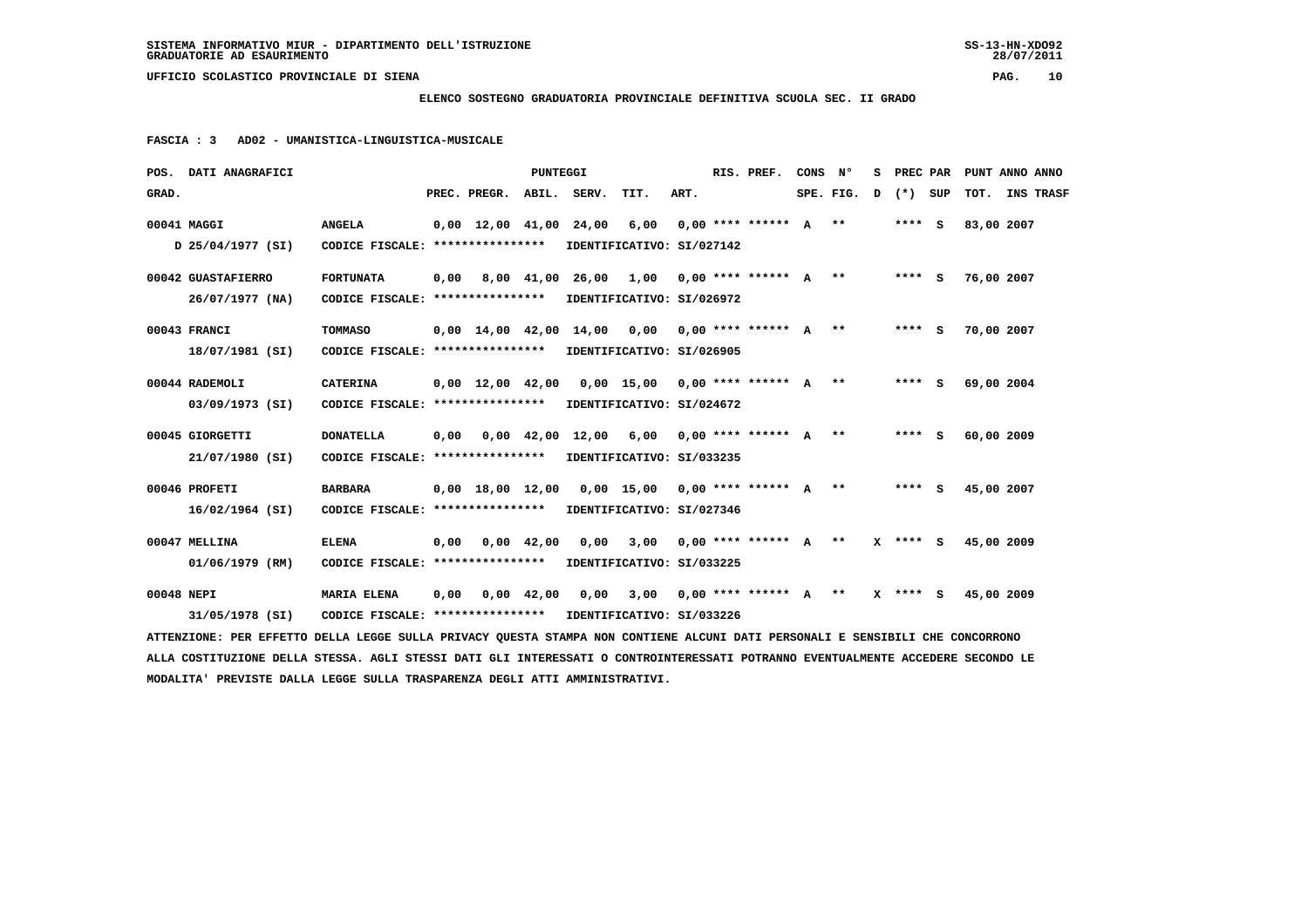**ELENCO SOSTEGNO GRADUATORIA PROVINCIALE DEFINITIVA SCUOLA SEC. II GRADO**

 **FASCIA : 3 AD02 - UMANISTICA-LINGUISTICA-MUSICALE**

|       | POS. DATI ANAGRAFICI                                                                                                            |                                                            |      |                          | PUNTEGGI   |                                                     |                                    |      | RIS. PREF. | CONS N° |           | s |          | PREC PAR PUNT ANNO ANNO |                  |
|-------|---------------------------------------------------------------------------------------------------------------------------------|------------------------------------------------------------|------|--------------------------|------------|-----------------------------------------------------|------------------------------------|------|------------|---------|-----------|---|----------|-------------------------|------------------|
| GRAD. |                                                                                                                                 |                                                            |      | PREC. PREGR. ABIL. SERV. |            |                                                     | TIT.                               | ART. |            |         | SPE. FIG. | D | (*) SUP  | тот.                    | <b>INS TRASF</b> |
|       | 00049 AMATA                                                                                                                     | <b>ROSALIA</b>                                             |      | $0,00$ 19,00 18,00       |            | 0,00                                                | 7,00 0,00 **** ****** A **         |      |            |         |           |   | $***$ S  | 44,00 2007 2007         |                  |
|       | 25/01/1971 (ME)                                                                                                                 | CODICE FISCALE: **************** IDENTIFICATIVO: SI/026625 |      |                          |            |                                                     |                                    |      |            |         |           |   |          |                         |                  |
|       | 00050 CONTE                                                                                                                     | <b>MICHELA</b>                                             |      | $0,00$ $2,00$ $42,00$    |            |                                                     | 0,00 0,00 0,00 **** ****** A **    |      |            |         |           |   |          | X **** S 44,00 2007     |                  |
|       | D 21/12/1972 (SI)                                                                                                               | CODICE FISCALE: **************** IDENTIFICATIVO: SI/026815 |      |                          |            |                                                     |                                    |      |            |         |           |   |          |                         |                  |
|       | 00051 CURRO'                                                                                                                    | ANGELA ANNA                                                |      | $0,00$ $0,00$ $42,00$    |            |                                                     | 0,00 0,00 0,00 **** ****** A **    |      |            |         |           |   | $***$ S  | 42,00 2009              |                  |
|       | 26/07/1981 (CT)                                                                                                                 | CODICE FISCALE: **************** IDENTIFICATIVO: SI/033241 |      |                          |            |                                                     |                                    |      |            |         |           |   |          |                         |                  |
|       | 00052 FORSONI                                                                                                                   | <b>BARBARA</b>                                             |      |                          |            | $0,00$ 14,00 17,00 0,00 10,00 0,00 **** ****** A ** |                                    |      |            |         |           |   | X **** S | 41,00 2007              |                  |
|       | D 27/12/1976 (SI)                                                                                                               | CODICE FISCALE: **************** IDENTIFICATIVO: SI/026901 |      |                          |            |                                                     |                                    |      |            |         |           |   |          |                         |                  |
|       | 00053 RUSSO                                                                                                                     | <b>ANTONIETTA</b>                                          |      |                          |            | $0,00$ 12,00 18,00 0,00 10,00 0,00 **** ****** A ** |                                    |      |            |         |           |   | X **** S | 40,00 2005              |                  |
|       | 17/10/1976 (SA)                                                                                                                 | CODICE FISCALE: *****************                          |      |                          |            |                                                     | IDENTIFICATIVO: SI/025931          |      |            |         |           |   |          |                         |                  |
|       | 00054 MEUZZI                                                                                                                    | <b>FEDERICA</b>                                            | 0,00 |                          | 8,00 18,00 |                                                     | $0,00$ 12,00 0,00 **** ****** A ** |      |            |         |           |   | **** S   | 38,00 2005              |                  |
|       | D 16/12/1974 (SI)                                                                                                               | CODICE FISCALE: ****************                           |      |                          |            |                                                     | IDENTIFICATIVO: SI/025866          |      |            |         |           |   |          |                         |                  |
|       | 00055 BERNARDINI                                                                                                                | <b>CECILIA</b>                                             |      |                          |            | $0,00$ 1,00 18,00 0,00 16,00 0,00 **** ****** A **  |                                    |      |            |         |           |   | $***$ S  | 35,00 2005              |                  |
|       | 09/01/1977 (SI)                                                                                                                 | CODICE FISCALE: **************** IDENTIFICATIVO: SI/025623 |      |                          |            |                                                     |                                    |      |            |         |           |   |          |                         |                  |
|       | 00056 BASSI                                                                                                                     | CECILIA                                                    |      |                          |            | $0,00$ 4,00 18,00 0,00 13,00 0,00 **** ****** A **  |                                    |      |            |         |           |   | $***$ S  | 35,00 2007              |                  |
|       | 07/08/1970 (SI)                                                                                                                 | CODICE FISCALE: **************** IDENTIFICATIVO: SI/025608 |      |                          |            |                                                     |                                    |      |            |         |           |   |          |                         |                  |
|       | ATTENZIONE: PER EFFETTO DELLA LEGGE SULLA PRIVACY QUESTA STAMPA NON CONTIENE ALCUNI DATI PERSONALI E SENSIBILI CHE CONCORRONO   |                                                            |      |                          |            |                                                     |                                    |      |            |         |           |   |          |                         |                  |
|       | ALLA COSTITUZIONE DELLA STESSA. AGLI STESSI DATI GLI INTERESSATI O CONTROINTERESSATI POTRANNO EVENTUALMENTE ACCEDERE SECONDO LE |                                                            |      |                          |            |                                                     |                                    |      |            |         |           |   |          |                         |                  |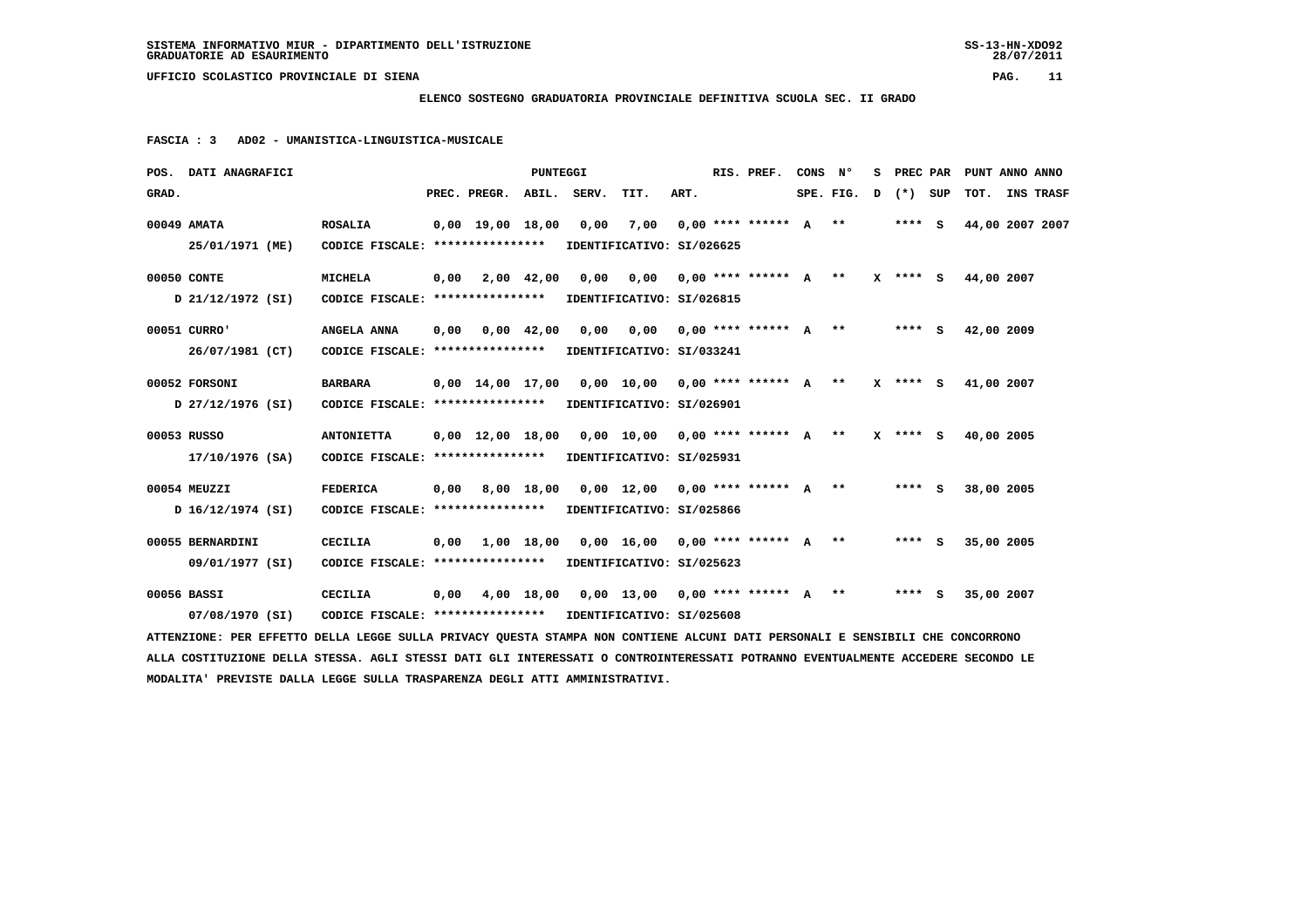**ELENCO SOSTEGNO GRADUATORIA PROVINCIALE DEFINITIVA SCUOLA SEC. II GRADO**

 **FASCIA : 3 AD02 - UMANISTICA-LINGUISTICA-MUSICALE**

|       | POS. DATI ANAGRAFICI                                                                                                            |                                                            |      |                              | PUNTEGGI   |             |                                                                  |      | RIS. PREF. | CONS N <sup>o</sup> |             | s. | PREC PAR |            | PUNT ANNO ANNO  |
|-------|---------------------------------------------------------------------------------------------------------------------------------|------------------------------------------------------------|------|------------------------------|------------|-------------|------------------------------------------------------------------|------|------------|---------------------|-------------|----|----------|------------|-----------------|
| GRAD. |                                                                                                                                 |                                                            |      | PREC. PREGR.                 |            | ABIL. SERV. | TIT.                                                             | ART. |            |                     | SPE. FIG. D |    | (*) SUP  | тот.       | INS TRASF       |
|       | 00057 COSENTINO                                                                                                                 | <b>CATERINA</b>                                            | 0,00 |                              | 6,00 18,00 |             | $0,00$ 10,00 0,00 **** ****** A **                               |      |            |                     |             |    | **** S   | 34,00 2004 |                 |
|       | 05/01/1977 (VV)                                                                                                                 | CODICE FISCALE: **************** IDENTIFICATIVO: SI/024617 |      |                              |            |             |                                                                  |      |            |                     |             |    |          |            |                 |
|       | 00058 MENCARELLI                                                                                                                | <b>CHIARA</b>                                              | 0,00 |                              |            |             | 3,00 18,00 0,00 13,00 0,00 **** ****** A **                      |      |            |                     |             |    | $***$ S  | 34,00 2005 |                 |
|       | 01/06/1977 (SI)                                                                                                                 | CODICE FISCALE: **************** IDENTIFICATIVO: SI/025859 |      |                              |            |             |                                                                  |      |            |                     |             |    |          |            |                 |
|       | 00059 BRANCA                                                                                                                    | <b>CONCETTA</b>                                            |      | $0,00$ $6,00$ $18,00$        |            | 0,00        | 9,00 0,00 **** ****** A **                                       |      |            |                     |             |    | **** S   |            | 33,00 2005 2007 |
|       | $04/02/1973$ (AV)                                                                                                               | CODICE FISCALE: **************** IDENTIFICATIVO: SI/027618 |      |                              |            |             |                                                                  |      |            |                     |             |    |          |            |                 |
|       | 00060 BARDELLI                                                                                                                  | <b>ENRICA</b>                                              |      | $0,00$ $6,00$ $18,00$ $0,00$ |            |             | 9,00 0,00 **** ****** A **                                       |      |            |                     |             |    | **** S   |            | 33,00 2007 2007 |
|       | 29/06/1977 (SI)                                                                                                                 | CODICE FISCALE: **************** IDENTIFICATIVO: SI/026679 |      |                              |            |             |                                                                  |      |            |                     |             |    |          |            |                 |
|       | 00061 IORIO                                                                                                                     | <b>FIORANNA</b>                                            |      |                              |            |             | $0,00$ $0,00$ $18,00$ $0,00$ $13,00$ $0,00$ $***$ $***$ $*$ $*$  |      |            |                     |             |    | X **** S | 31,00 2005 |                 |
|       | 17/09/1976 (SA)                                                                                                                 | CODICE FISCALE: **************** IDENTIFICATIVO: SI/025814 |      |                              |            |             |                                                                  |      |            |                     |             |    |          |            |                 |
|       | 00062 FORTINI                                                                                                                   | <b>ELEONORA</b>                                            | 0,00 |                              |            |             | 0,00 18,00 0,00 13,00 0,00 **** ****** A **                      |      |            |                     |             |    | **** S   | 31,00 2007 |                 |
|       | 20/09/1978 (SI)                                                                                                                 | CODICE FISCALE: **************** IDENTIFICATIVO: SI/026903 |      |                              |            |             |                                                                  |      |            |                     |             |    |          |            |                 |
|       | 00063 TANINI                                                                                                                    | <b>ALESSANDRO</b>                                          |      |                              |            |             | $0,00$ $0,00$ $18,00$ $0,00$ $12,00$ $0,00$ $***$ *** ***** A ** |      |            |                     |             |    | X **** S | 30,00 2007 |                 |
|       | 07/05/1975 (SI)                                                                                                                 | CODICE FISCALE: **************** IDENTIFICATIVO: SI/027106 |      |                              |            |             |                                                                  |      |            |                     |             |    |          |            |                 |
|       | 00064 DI RAIMO                                                                                                                  | <b>MAURA</b>                                               |      |                              |            |             | $0,00$ 5,00 18,00 0,00 6,00 0,00 **** ****** A **                |      |            |                     |             |    | **** S   | 29,00 2004 |                 |
|       | 01/04/1977 (FR)                                                                                                                 | CODICE FISCALE: **************** IDENTIFICATIVO: SI/024627 |      |                              |            |             |                                                                  |      |            |                     |             |    |          |            |                 |
|       | ATTENZIONE: PER EFFETTO DELLA LEGGE SULLA PRIVACY QUESTA STAMPA NON CONTIENE ALCUNI DATI PERSONALI E SENSIBILI CHE CONCORRONO   |                                                            |      |                              |            |             |                                                                  |      |            |                     |             |    |          |            |                 |
|       | ALLA COSTITUZIONE DELLA STESSA. AGLI STESSI DATI GLI INTERESSATI O CONTROINTERESSATI POTRANNO EVENTUALMENTE ACCEDERE SECONDO LE |                                                            |      |                              |            |             |                                                                  |      |            |                     |             |    |          |            |                 |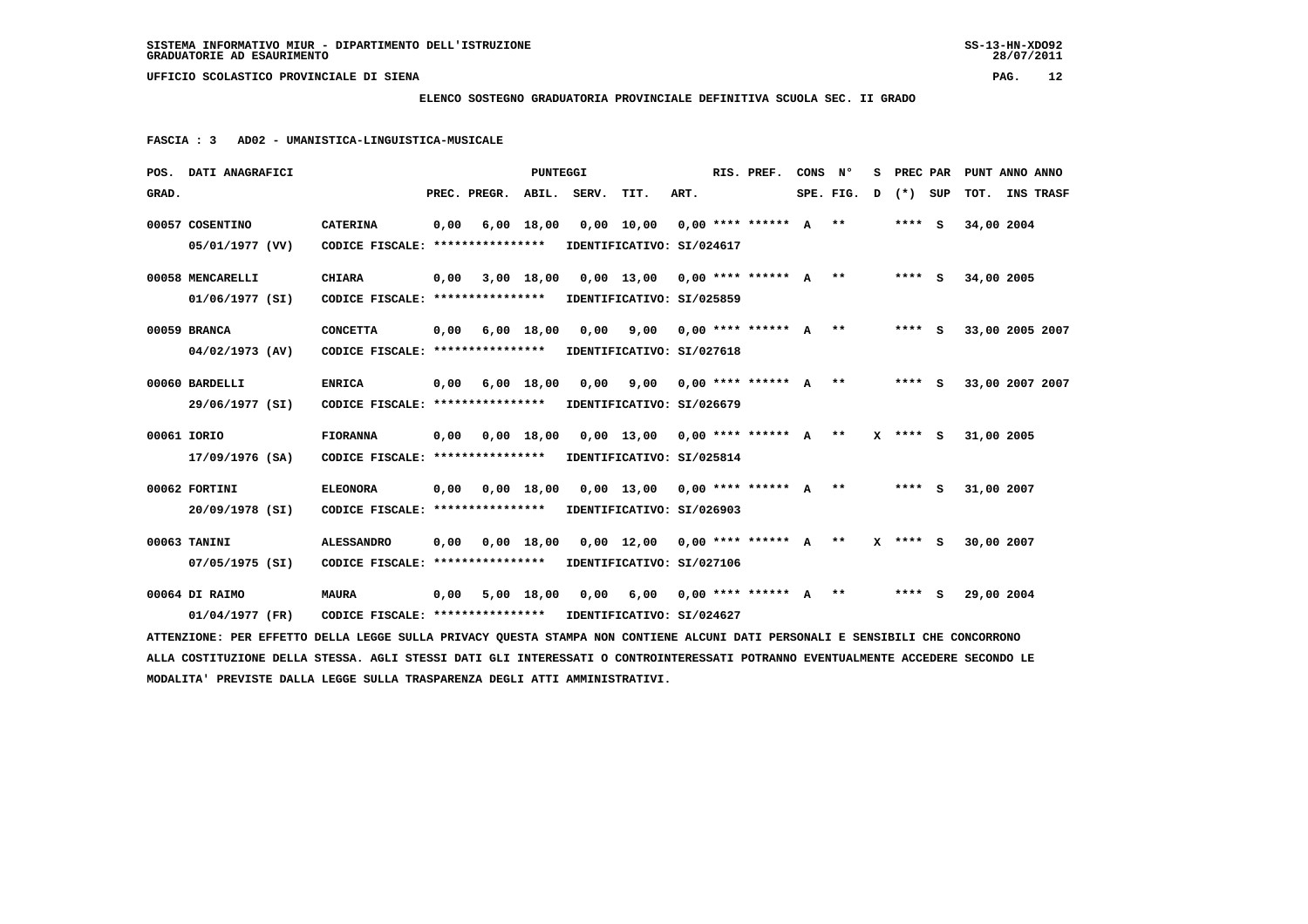**ELENCO SOSTEGNO GRADUATORIA PROVINCIALE DEFINITIVA SCUOLA SEC. II GRADO**

 **FASCIA : 3 AD02 - UMANISTICA-LINGUISTICA-MUSICALE**

|                  | POS. DATI ANAGRAFICI |                                                                                                                                 |      |                          | <b>PUNTEGGI</b>    |                                               |                                    |      | RIS. PREF.                 | CONS | N°        | s | PREC PAR   | PUNT ANNO ANNO |                  |
|------------------|----------------------|---------------------------------------------------------------------------------------------------------------------------------|------|--------------------------|--------------------|-----------------------------------------------|------------------------------------|------|----------------------------|------|-----------|---|------------|----------------|------------------|
| GRAD.            |                      |                                                                                                                                 |      | PREC. PREGR. ABIL. SERV. |                    |                                               | TIT.                               | ART. |                            |      | SPE. FIG. | D | (*) SUP    | тот.           | <b>INS TRASF</b> |
| 00065 DI GIOIA   |                      | ANNA GRAZIA                                                                                                                     | 0,00 |                          | $0,00 \quad 16,00$ |                                               | $0,00$ 13,00 0,00 **** ****** A ** |      |                            |      |           |   | $***$ S    | 29,00 2005     |                  |
|                  | 07/09/1969 (FG)      | CODICE FISCALE: ****************                                                                                                |      |                          |                    |                                               | IDENTIFICATIVO: SI/025764          |      |                            |      |           |   |            |                |                  |
| 00066 ROSOLACCI  |                      | <b>CATERINA</b>                                                                                                                 | 0,00 |                          | 3,00 16,00         |                                               | $0,00$ 9,00 0,00 **** ****** A **  |      |                            |      |           |   | X **** S   | 28,00 2003     |                  |
|                  | 09/06/1968 (SI)      | CODICE FISCALE: ****************                                                                                                |      |                          |                    |                                               | IDENTIFICATIVO: SI/023882          |      |                            |      |           |   |            |                |                  |
| 00067 LUCI       |                      | LAURA                                                                                                                           | 0,00 |                          | $0,00$ 18,00       |                                               | 0,00 10,00 0,00 **** ****** A **   |      |                            |      |           |   | $X$ **** S | 28,00 2004     |                  |
|                  | $30/08/1977$ (NA)    | CODICE FISCALE: *****************                                                                                               |      |                          |                    |                                               | IDENTIFICATIVO: SI/024643          |      |                            |      |           |   |            |                |                  |
| 00068 BULDO      |                      | <b>STEFANIA</b>                                                                                                                 | 0,00 |                          |                    | $0,00$ 17,00 0,00 10,00 0,00 **** ****** A ** |                                    |      |                            |      |           |   | $***$ S    | 27,00 2005     |                  |
|                  | 21/01/1978 (PZ)      | CODICE FISCALE: *****************                                                                                               |      |                          |                    |                                               | IDENTIFICATIVO: SI/024537          |      |                            |      |           |   |            |                |                  |
| 00069 PIANIGIANI |                      | <b>AGNESE</b>                                                                                                                   | 0,00 |                          | $0,00$ 18,00       | 0,00                                          |                                    |      | 9,00 0,00 **** ****** A ** |      |           |   | $***$ S    | 27,00 2005     |                  |
|                  | 17/01/1979 (SI)      | CODICE FISCALE: *****************                                                                                               |      |                          |                    | IDENTIFICATIVO: SI/025903                     |                                    |      |                            |      |           |   |            |                |                  |
| 00070 CARPINI    |                      | LUCIA                                                                                                                           | 0,00 |                          | 0.00 18.00         | 0,00                                          | 9,00 0,00 **** ****** A **         |      |                            |      |           |   | $***$ S    | 27,00 2007     |                  |
|                  | D 26/03/1977 (SI)    | CODICE FISCALE: ****************                                                                                                |      |                          |                    |                                               | IDENTIFICATIVO: SI/026753          |      |                            |      |           |   |            |                |                  |
| 00071 ESPOSITO   |                      | <b>DANIELA</b>                                                                                                                  | 0,00 |                          | $0,00$ 18,00       |                                               | 0,00 9,00 0,00 **** ****** A **    |      |                            |      |           |   | $***$ S    | 27,00 2007     |                  |
|                  | D 19/04/1980 (MT)    | CODICE FISCALE: *****************                                                                                               |      |                          |                    |                                               | IDENTIFICATIVO: SI/026846          |      |                            |      |           |   |            |                |                  |
| 00072 MARTINI    |                      | <b>ELISABETTA</b>                                                                                                               | 0.00 |                          | 0.00 18.00         |                                               | 0,00 9,00 0,00 **** ****** A **    |      |                            |      |           |   | $***$ S    | 27,00 2007     |                  |
|                  | 15/08/1976 (SI)      | CODICE FISCALE: **************** IDENTIFICATIVO: SI/027266                                                                      |      |                          |                    |                                               |                                    |      |                            |      |           |   |            |                |                  |
|                  |                      | ATTENZIONE: PER EFFETTO DELLA LEGGE SULLA PRIVACY QUESTA STAMPA NON CONTIENE ALCUNI DATI PERSONALI E SENSIBILI CHE CONCORRONO   |      |                          |                    |                                               |                                    |      |                            |      |           |   |            |                |                  |
|                  |                      | ALLA COSTITUZIONE DELLA STESSA. AGLI STESSI DATI GLI INTERESSATI O CONTROINTERESSATI POTRANNO EVENTUALMENTE ACCEDERE SECONDO LE |      |                          |                    |                                               |                                    |      |                            |      |           |   |            |                |                  |
|                  |                      | MODALITA' PREVISTE DALLA LEGGE SULLA TRASPARENZA DEGLI ATTI AMMINISTRATIVI.                                                     |      |                          |                    |                                               |                                    |      |                            |      |           |   |            |                |                  |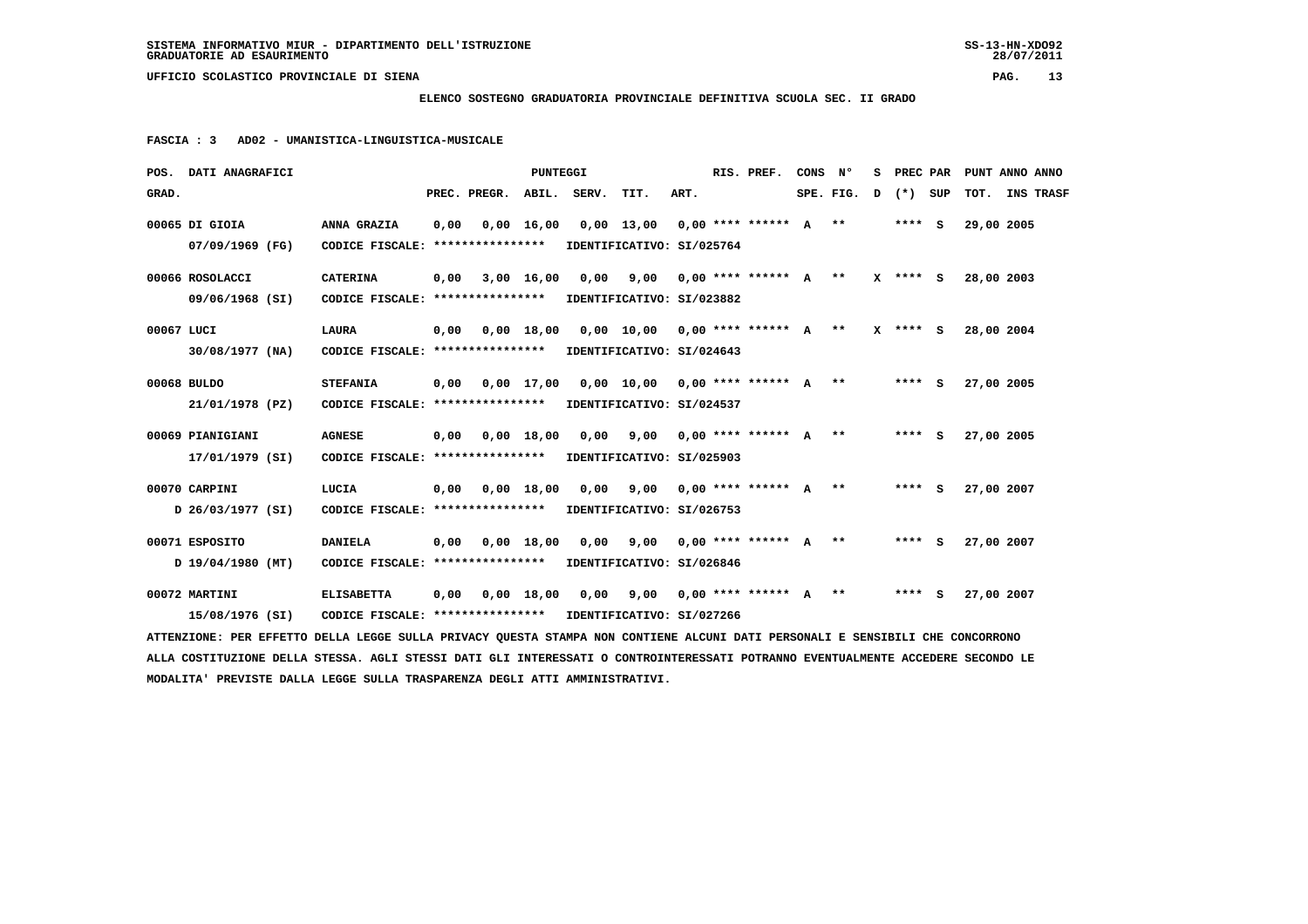**ELENCO SOSTEGNO GRADUATORIA PROVINCIALE DEFINITIVA SCUOLA SEC. II GRADO**

 **FASCIA : 3 AD02 - UMANISTICA-LINGUISTICA-MUSICALE**

|       | POS. DATI ANAGRAFICI                                                                                                            |                                                            |      |              | PUNTEGGI   |                                                                          |      |      | RIS. PREF.            | CONS N° |             | s |            | PREC PAR PUNT ANNO ANNO |           |
|-------|---------------------------------------------------------------------------------------------------------------------------------|------------------------------------------------------------|------|--------------|------------|--------------------------------------------------------------------------|------|------|-----------------------|---------|-------------|---|------------|-------------------------|-----------|
| GRAD. |                                                                                                                                 |                                                            |      | PREC. PREGR. | ABIL.      | SERV.                                                                    | TIT. | ART. |                       |         | SPE. FIG. D |   | (*) SUP    | тот.                    | INS TRASF |
|       | 00073 FREDIANI                                                                                                                  | <b>ALESSANDRA</b>                                          | 0,00 |              | 0,00 18,00 | 0,00                                                                     | 9,00 |      | $0.00**********$ A ** |         |             |   | **** S     | 27,00 2007              |           |
|       | D 15/01/1976 (SI)                                                                                                               | CODICE FISCALE: **************** IDENTIFICATIVO: SI/026908 |      |              |            |                                                                          |      |      |                       |         |             |   |            |                         |           |
|       | 00074 LONGO                                                                                                                     | MICHELA VINCE                                              | 0,00 |              |            | 0,00 18,00 0,00 9,00 0,00 **** ****** A **                               |      |      |                       |         |             |   | $***$ S    | 27,00 2007              |           |
|       | D 23/08/1975 (MT)                                                                                                               | CODICE FISCALE: **************** IDENTIFICATIVO: SI/027021 |      |              |            |                                                                          |      |      |                       |         |             |   |            |                         |           |
|       | 00075 LUSSONE                                                                                                                   | <b>ROSSELLA</b>                                            |      |              |            | $0,00$ $0,00$ $18,00$ $0,00$ $9,00$ $0,00$ $***$ $***$ $*$ $*$           |      |      |                       |         |             |   | $***$ S    | 27,00 2007              |           |
|       | 10/09/1980 (BA)                                                                                                                 | CODICE FISCALE: **************** IDENTIFICATIVO: SI/027026 |      |              |            |                                                                          |      |      |                       |         |             |   |            |                         |           |
|       | 00076 RAPASTELLA                                                                                                                | <b>DONATELLA</b>                                           |      |              |            | 0,00 0,00 17,00 0,00 9,00 0,00 **** ****** A **                          |      |      |                       |         |             |   | $X$ **** S | 26,00 2007 2007         |           |
|       | 19/04/1973 (PG)                                                                                                                 | CODICE FISCALE: **************** IDENTIFICATIVO: SI/027530 |      |              |            |                                                                          |      |      |                       |         |             |   |            |                         |           |
|       | 00077 GIOVINE                                                                                                                   | <b>ALFREDO</b>                                             | 0,00 |              |            | 0,00 16,00 0,00 10,00 0,00 **** ****** A **                              |      |      |                       |         |             |   | **** S     | 26,00 2007              |           |
|       | D 22/11/1977 (NA)                                                                                                               | CODICE FISCALE: **************** IDENTIFICATIVO: SI/026949 |      |              |            |                                                                          |      |      |                       |         |             |   |            |                         |           |
|       | 00078 INTELISANO                                                                                                                | <b>TERESA</b>                                              |      |              |            | $0,00$ $0,00$ $17,00$ $0,00$ $9,00$ $0,00$ $***$ $***$ $*$ $*$           |      |      |                       |         |             |   | X **** S   | 26,00 2009              |           |
|       | 08/01/1975 (GR)                                                                                                                 | CODICE FISCALE: *****************                          |      |              |            | IDENTIFICATIVO: SI/033219                                                |      |      |                       |         |             |   |            |                         |           |
|       | 00079 SCAFFAI                                                                                                                   | GIULIANA LUIS                                              |      |              |            | 0,00 0,00 18,00 0,00 6,00 0,00 **** ****** A **                          |      |      |                       |         |             |   | **** S     | 24,00 2004              |           |
|       | 10/06/1975 (PT)                                                                                                                 | CODICE FISCALE: *****************                          |      |              |            | IDENTIFICATIVO: SI/024696                                                |      |      |                       |         |             |   |            |                         |           |
|       | 00080 BANTI                                                                                                                     | <b>BARBARA</b>                                             |      |              |            | 0,00 0,00 18,00 0,00 6,00 0,00 **** ****** A ** X **** S 24,00 2007 2007 |      |      |                       |         |             |   |            |                         |           |
|       | 28/02/1974 (GR)                                                                                                                 | CODICE FISCALE: **************** IDENTIFICATIVO: SI/026677 |      |              |            |                                                                          |      |      |                       |         |             |   |            |                         |           |
|       | ATTENZIONE: PER EFFETTO DELLA LEGGE SULLA PRIVACY QUESTA STAMPA NON CONTIENE ALCUNI DATI PERSONALI E SENSIBILI CHE CONCORRONO   |                                                            |      |              |            |                                                                          |      |      |                       |         |             |   |            |                         |           |
|       | ALLA COSTITUZIONE DELLA STESSA. AGLI STESSI DATI GLI INTERESSATI O CONTROINTERESSATI POTRANNO EVENTUALMENTE ACCEDERE SECONDO LE |                                                            |      |              |            |                                                                          |      |      |                       |         |             |   |            |                         |           |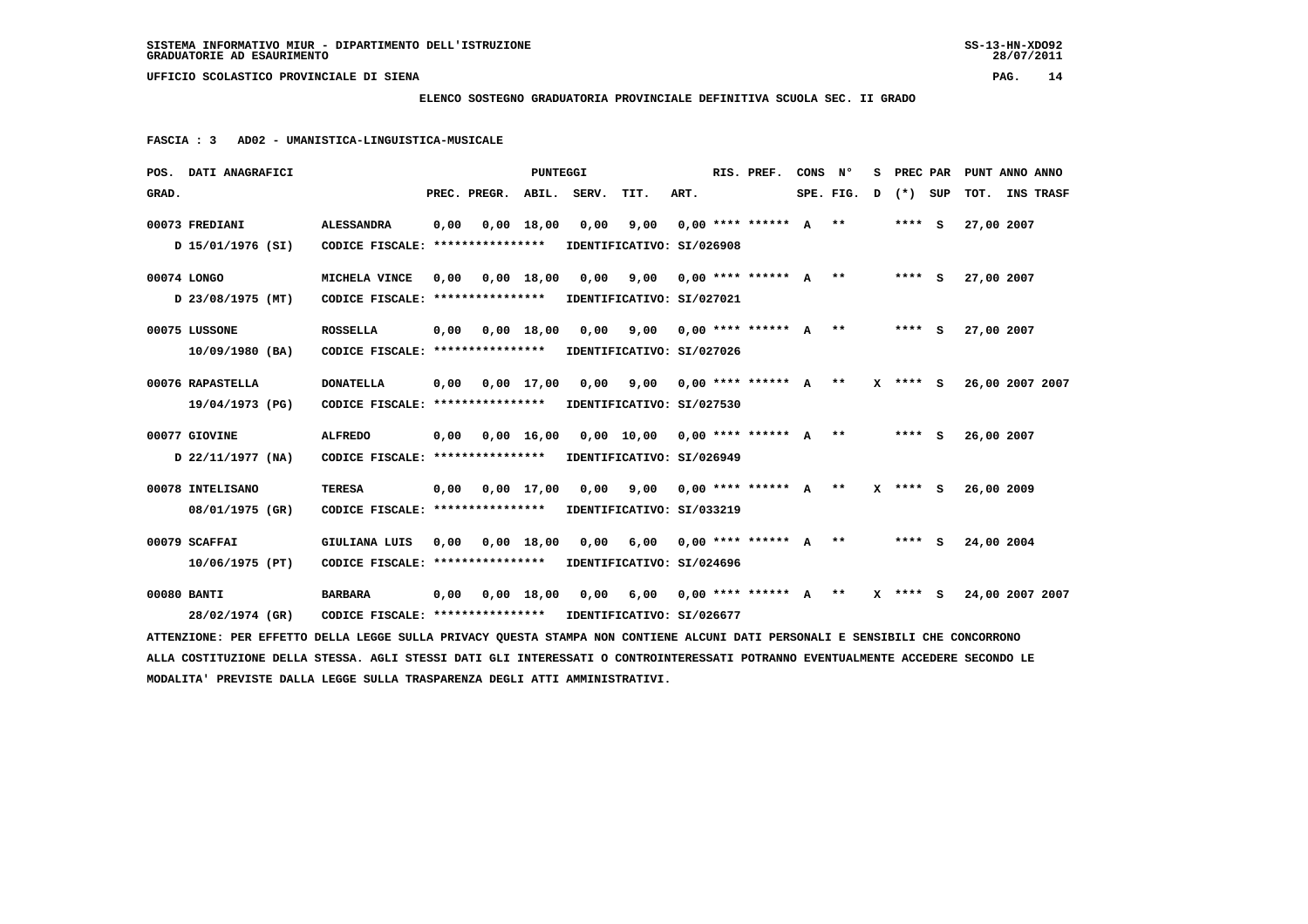**ELENCO SOSTEGNO GRADUATORIA PROVINCIALE DEFINITIVA SCUOLA SEC. II GRADO**

 **FASCIA : 3 AD02 - UMANISTICA-LINGUISTICA-MUSICALE**

|       | POS. DATI ANAGRAFICI                                                                                                            |                                                            |      |                              | <b>PUNTEGGI</b> |                                                                     |                            |      | RIS. PREF.                   | CONS N° |             | s | PREC PAR   |     | PUNT ANNO ANNO           |                  |  |
|-------|---------------------------------------------------------------------------------------------------------------------------------|------------------------------------------------------------|------|------------------------------|-----------------|---------------------------------------------------------------------|----------------------------|------|------------------------------|---------|-------------|---|------------|-----|--------------------------|------------------|--|
| GRAD. |                                                                                                                                 |                                                            |      | PREC. PREGR. ABIL.           |                 | SERV.                                                               | TIT.                       | ART. |                              |         | SPE. FIG. D |   | $(*)$      | SUP | тот.                     | <b>INS TRASF</b> |  |
|       | 00081 ANSELMI                                                                                                                   | <b>FRANCESCA</b>                                           | 0,00 | 0,00 18,00                   |                 | 0,00                                                                | 6,00                       |      | $0.00$ **** ****** A **      |         |             |   | $***$ S    |     | 24,00 2007               |                  |  |
|       | 27/12/1979 (SI)                                                                                                                 | CODICE FISCALE: **************** IDENTIFICATIVO: SI/026643 |      |                              |                 |                                                                     |                            |      |                              |         |             |   |            |     |                          |                  |  |
|       | 00082 VENEZIA                                                                                                                   | GIOVANNI                                                   |      | $0,00$ $0,00$ $18,00$ $0,00$ |                 |                                                                     | 6,00 0,00 **** ****** A ** |      |                              |         |             |   | **** S     |     | 24,00 2007               |                  |  |
|       | 21/06/1976 (AV)                                                                                                                 | CODICE FISCALE: **************** IDENTIFICATIVO: SI/027497 |      |                              |                 |                                                                     |                            |      |                              |         |             |   |            |     |                          |                  |  |
|       | 00083 MUSCOLINO                                                                                                                 | <b>FRANCESCO</b>                                           |      | $0,00$ $2,00$ $18,00$ $0,00$ |                 |                                                                     |                            |      | $3,00$ 0,00 **** ****** A ** |         |             |   |            |     | X **** S 23,00 2011 2011 |                  |  |
|       | 07/11/1976 (MT)                                                                                                                 | CODICE FISCALE: **************** IDENTIFICATIVO: SI/035213 |      |                              |                 |                                                                     |                            |      |                              |         |             |   |            |     |                          |                  |  |
|       | 00084 ARRAIS                                                                                                                    | CLAUDIA                                                    |      | 0,00 0,00 16,00              |                 | 0,00                                                                | 6,00 0,00 **** ****** A ** |      |                              |         |             |   | **** S     |     | 22,00 2007               |                  |  |
|       | 14/11/1976 (SI)                                                                                                                 | CODICE FISCALE: **************** IDENTIFICATIVO: SI/026652 |      |                              |                 |                                                                     |                            |      |                              |         |             |   |            |     |                          |                  |  |
|       | 00085 GIAKALIS                                                                                                                  | <b>ATHANASIOS</b>                                          |      |                              |                 | 0,00 0,00 18,00 0,00 3,00 0,00 **** ****** A **                     |                            |      |                              |         |             |   | **** S     |     | 21,00 2004 2004          |                  |  |
|       | 24/12/1964 (EE)                                                                                                                 | CODICE FISCALE: ****************                           |      |                              |                 | IDENTIFICATIVO: SI/024705                                           |                            |      |                              |         |             |   |            |     |                          |                  |  |
|       | 00086 SCOGNAMIGLIO                                                                                                              | <b>ALFREDO</b>                                             |      |                              |                 | $0,00$ $0,00$ $17,00$ $0,00$ $4,00$ $0,00$ $***$ *** ***** A **     |                            |      |                              |         |             |   | X **** S   |     | 21,00 2007               |                  |  |
|       | 10/05/1973 (NA)                                                                                                                 | CODICE FISCALE: ****************                           |      |                              |                 | IDENTIFICATIVO: SI/027413                                           |                            |      |                              |         |             |   |            |     |                          |                  |  |
|       | 00087 RUSSO                                                                                                                     | <b>GABRIELLA</b>                                           |      |                              |                 | $0,00$ $0,00$ $14,00$ $0,00$ $6,00$ $0,00$ $***$ *** ****** A **    |                            |      |                              |         |             |   | $X$ **** S |     | 20,00 2007               |                  |  |
|       | 01/11/1976 (CB)                                                                                                                 | CODICE FISCALE: ****************                           |      |                              |                 | IDENTIFICATIVO: SI/027420                                           |                            |      |                              |         |             |   |            |     |                          |                  |  |
|       | 00088 DI GREGORIO                                                                                                               | <b>FRANCESCO</b>                                           |      |                              |                 | $0,00$ $0,00$ $17,00$ $0,00$ $3,00$ $0,00$ **** ****** A ** ***** S |                            |      |                              |         |             |   |            |     | 20,00 2007               |                  |  |
|       | 19/11/1984 (CE)                                                                                                                 | CODICE FISCALE: **************** IDENTIFICATIVO: SI/026833 |      |                              |                 |                                                                     |                            |      |                              |         |             |   |            |     |                          |                  |  |
|       | ATTENZIONE: PER EFFETTO DELLA LEGGE SULLA PRIVACY QUESTA STAMPA NON CONTIENE ALCUNI DATI PERSONALI E SENSIBILI CHE CONCORRONO   |                                                            |      |                              |                 |                                                                     |                            |      |                              |         |             |   |            |     |                          |                  |  |
|       | ALLA COSTITUZIONE DELLA STESSA. AGLI STESSI DATI GLI INTERESSATI O CONTROINTERESSATI POTRANNO EVENTUALMENTE ACCEDERE SECONDO LE |                                                            |      |                              |                 |                                                                     |                            |      |                              |         |             |   |            |     |                          |                  |  |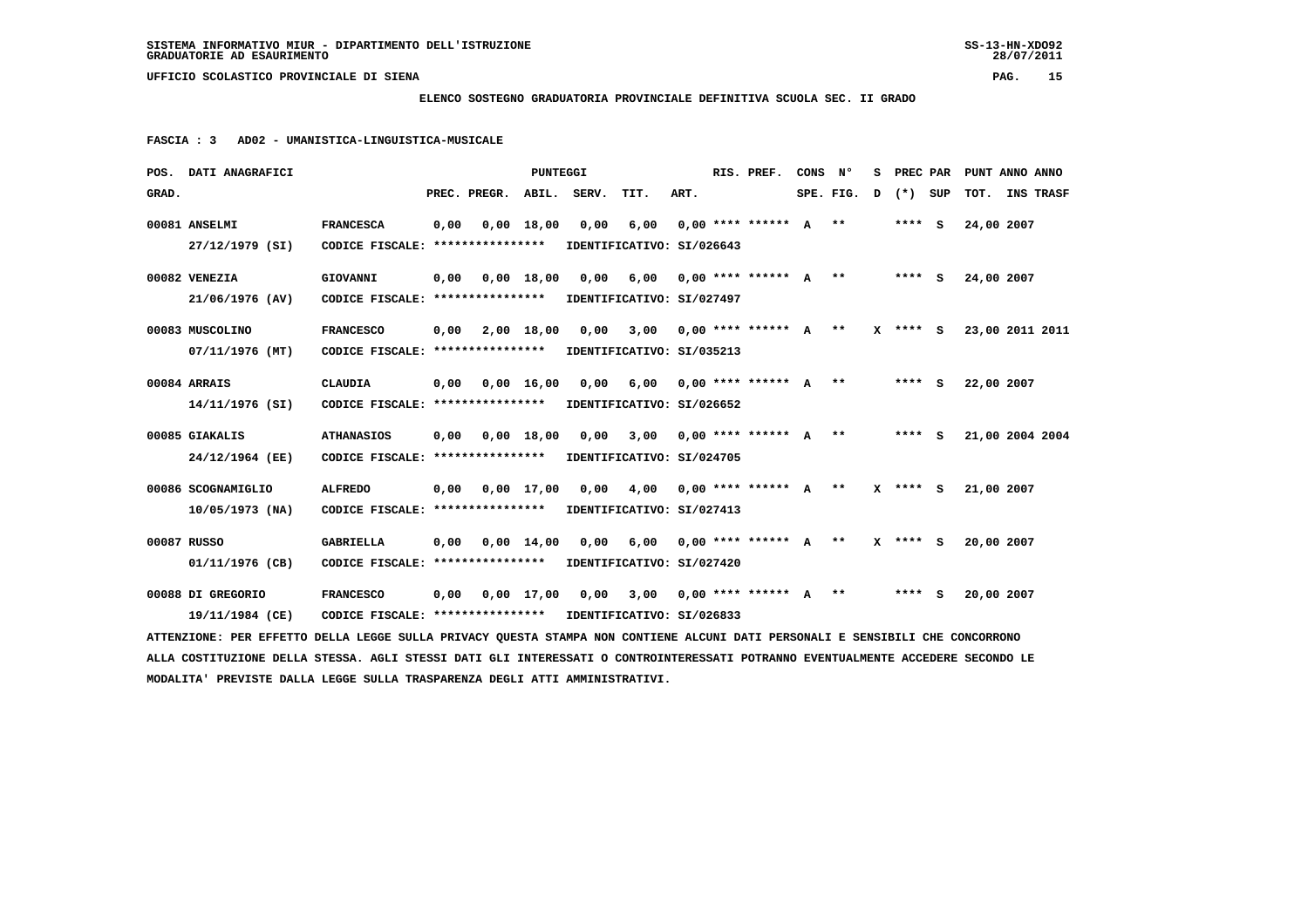**ELENCO SOSTEGNO GRADUATORIA PROVINCIALE DEFINITIVA SCUOLA SEC. II GRADO**

 **FASCIA : 3 AD02 - UMANISTICA-LINGUISTICA-MUSICALE**

|              | POS. DATI ANAGRAFICI             |                                                            |      |                                   | PUNTEGGI     |             |                                                                |      | RIS. PREF.                     | CONS Nº   | s | PREC PAR |     | PUNT ANNO ANNO    |                  |
|--------------|----------------------------------|------------------------------------------------------------|------|-----------------------------------|--------------|-------------|----------------------------------------------------------------|------|--------------------------------|-----------|---|----------|-----|-------------------|------------------|
| GRAD.        |                                  |                                                            |      | PREC. PREGR.                      |              | ABIL. SERV. | TIT.                                                           | ART. |                                | SPE. FIG. | D | $(*)$    | SUP | тот.              | <b>INS TRASF</b> |
|              | 00089 CAVALLO<br>20/03/1975 (LE) | <b>CLAUDIA</b><br>CODICE FISCALE: *****************        | 0,00 |                                   | $0.00$ 17.00 |             | $0,00$ 3,00 0,00 **** ****** A **<br>IDENTIFICATIVO: SI/035178 |      |                                |           |   | $***$ S  |     | 20,00 2011 2011   |                  |
|              |                                  |                                                            |      |                                   |              |             |                                                                |      |                                |           |   |          |     |                   |                  |
| 00090 PEPI   |                                  | <b>MICHELA</b>                                             | 0,00 |                                   | $0.00$ 18,00 |             | 0,00 0,00 0,00 **** ****** A **                                |      |                                |           |   |          |     | **** S 18,00 2007 |                  |
|              | 12/08/1977 (SI)                  | CODICE FISCALE: **************** IDENTIFICATIVO: SI/027334 |      |                                   |              |             |                                                                |      |                                |           |   |          |     |                   |                  |
|              | 00091 MORELLI                    | <b>FEDERICA</b>                                            | 0,00 |                                   | $0.00$ 18.00 | 0,00        |                                                                |      | $0,00$ 0,00 **** ****** A **   |           |   | $***$ S  |     | 18,00 2007        |                  |
|              | 07/04/1975 (SI)                  | CODICE FISCALE: **************** IDENTIFICATIVO: SI/027287 |      |                                   |              |             |                                                                |      |                                |           |   |          |     |                   |                  |
|              | 00092 DE MARCO                   | <b>DORA</b>                                                | 0,00 |                                   | $6,00$ 11,00 |             | $0,00$ $0,00$ $0,00$ **** ****** A **                          |      |                                |           |   | $***$ S  |     | 17,00 2000        |                  |
|              | 18/12/1960 (SA)                  | CODICE FISCALE: ****************                           |      |                                   |              |             | IDENTIFICATIVO: SI/020228                                      |      |                                |           |   |          |     |                   |                  |
|              | 00093 BIANCIARDI                 | MARIO                                                      |      | $0,00$ $0,00$ $16,00$             |              |             | 0,00 0,00 0,00 **** ****** A **                                |      |                                |           |   | **** S   |     | 16,00 2003        |                  |
|              | 15/06/1966 (SI)                  | CODICE FISCALE: **************** IDENTIFICATIVO: SI/022857 |      |                                   |              |             |                                                                |      |                                |           |   |          |     |                   |                  |
|              | 00094 GAMBINO                    | LUCA                                                       | 0,00 |                                   | 0.00 16.00   | 0,00        | $0,00$ $0,00$ **** ****** A **                                 |      |                                |           |   | **** S   |     | 16,00 2007        |                  |
|              | 04/08/1978 (PA)                  | CODICE FISCALE: **************** IDENTIFICATIVO: SI/026913 |      |                                   |              |             |                                                                |      |                                |           |   |          |     |                   |                  |
|              | 00095 PERAGNOLI                  | MONICA                                                     | 0,00 |                                   | $0,00$ 15,00 | 0,00        |                                                                |      | $0,00$ $0,00$ **** ****** A ** |           |   | $***$ S  |     | 15,00 2002        |                  |
|              | 09/04/1956 (FI)                  | CODICE FISCALE: *****************                          |      |                                   |              |             | IDENTIFICATIVO: SI/022780                                      |      |                                |           |   |          |     |                   |                  |
|              | 00096 GORACCI                    | <b>MARIA STELLA</b>                                        | 0.00 | 0.00                              | 6,00         |             | $0.00$ 2,00 0,00 **** ****** A **                              |      |                                |           |   | X **** S |     | 8,00 2007         |                  |
| $\mathbf{R}$ | 17/01/1957 (CA)                  |                                                            |      | CODICE FISCALE: ***************** |              |             | IDENTIFICATIVO: SI/022932                                      |      |                                |           |   |          |     |                   |                  |

 **ATTENZIONE: PER EFFETTO DELLA LEGGE SULLA PRIVACY QUESTA STAMPA NON CONTIENE ALCUNI DATI PERSONALI E SENSIBILI CHE CONCORRONO**

 **ALLA COSTITUZIONE DELLA STESSA. AGLI STESSI DATI GLI INTERESSATI O CONTROINTERESSATI POTRANNO EVENTUALMENTE ACCEDERE SECONDO LE**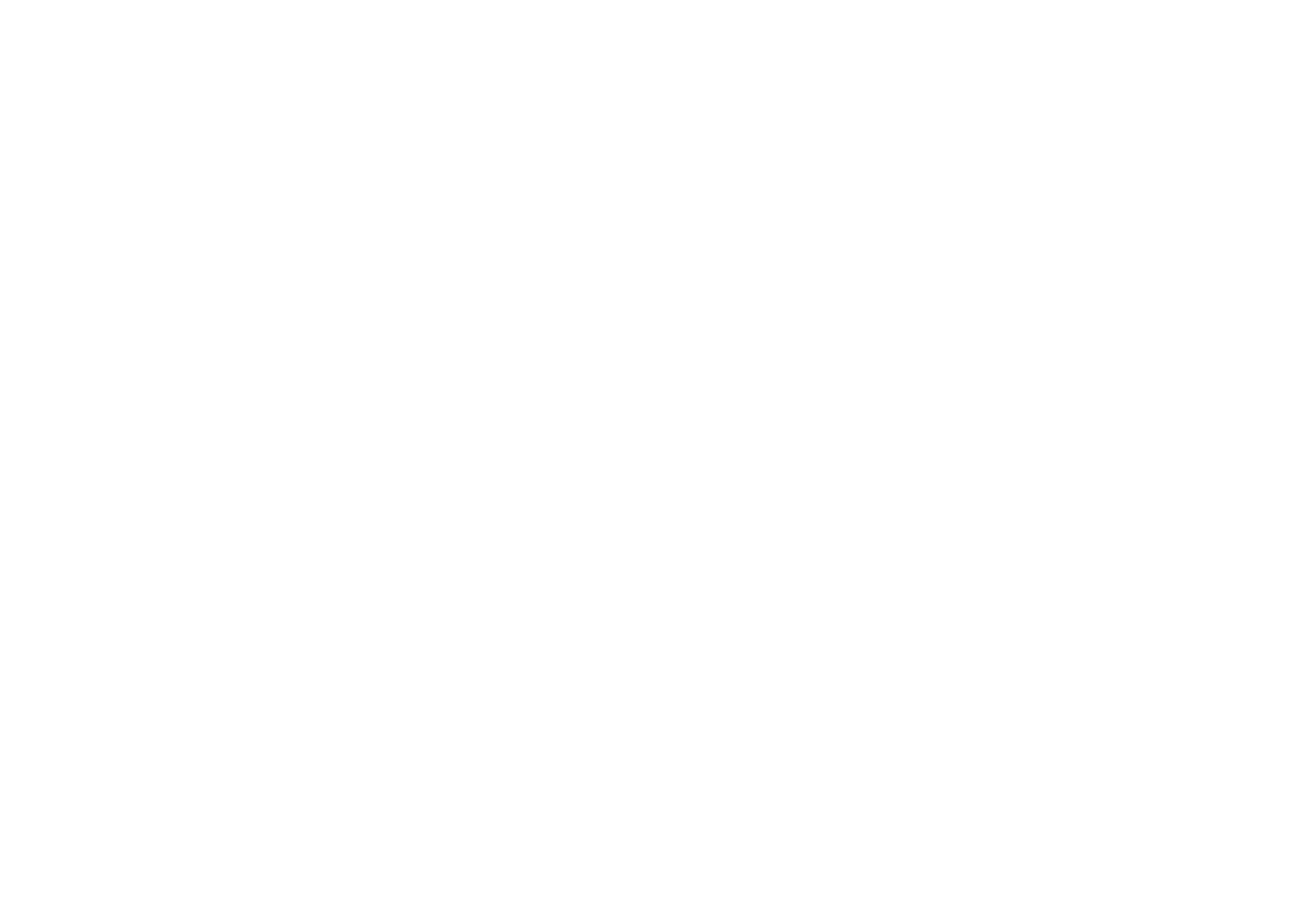**ELENCO SOSTEGNO GRADUATORIA PROVINCIALE DEFINITIVA SCUOLA SEC. II GRADO**

|       | POS. DATI ANAGRAFICI                                                                                                            |                                                            |                                | PUNTEGGI |                                                      |                            |      | RIS. PREF.                                 | CONS | $\mathbf{N}^{\mathsf{o}}$ | s | PREC PAR | PUNT ANNO ANNO            |  |
|-------|---------------------------------------------------------------------------------------------------------------------------------|------------------------------------------------------------|--------------------------------|----------|------------------------------------------------------|----------------------------|------|--------------------------------------------|------|---------------------------|---|----------|---------------------------|--|
| GRAD. |                                                                                                                                 |                                                            | PREC. PREGR. ABIL. SERV.       |          |                                                      | TIT.                       | ART. |                                            |      | SPE. FIG. D               |   | (*) SUP  | TOT. INS TRASF            |  |
|       | 00001 MURGIA                                                                                                                    | <b>DORIANA</b>                                             | 0,00 244,00 17,00 24,00        |          |                                                      | 0,00                       |      | $0.00********** A***$                      |      |                           |   |          | **** S 285,00 2000        |  |
|       | 18/11/1955 (CA)                                                                                                                 | CODICE FISCALE: ****************                           |                                |          | IDENTIFICATIVO: SI/020214                            |                            |      |                                            |      |                           |   |          |                           |  |
|       | 00002 DE MARCO                                                                                                                  | <b>DORA</b>                                                |                                |          | 0,00 198,00 15,00 24,00 0,00                         |                            |      | $0.00$ **** ****** A ** **** S 237.00 2000 |      |                           |   |          |                           |  |
|       | $18/12/1960$ (SA)                                                                                                               | CODICE FISCALE: ****************                           |                                |          | IDENTIFICATIVO: SI/020228                            |                            |      |                                            |      |                           |   |          |                           |  |
|       | 00003 D'ANTONIO                                                                                                                 | ANNA LISA                                                  |                                |          | $0,00$ 185,00 16,00 24,00 0,00                       |                            |      | $0.00$ **** ****** $A$ **                  |      |                           |   |          | **** S 225,00 2007 2007   |  |
|       | $04/04/1969$ (NA)                                                                                                               | CODICE FISCALE: *****************                          |                                |          | IDENTIFICATIVO: SI/026959                            |                            |      |                                            |      |                           |   |          |                           |  |
|       | 00004 CIVIDINI                                                                                                                  | <b>FEDERICO</b>                                            | $0,00$ $93,00$ $42,00$ $24,00$ |          |                                                      | 3,00                       |      | $0.00$ **** ****** $A$ **                  |      |                           |   |          | **** S 162,00 2004 2004   |  |
|       | 14/05/1973 (BG)                                                                                                                 | CODICE FISCALE: ****************                           |                                |          | IDENTIFICATIVO: SI/024580                            |                            |      |                                            |      |                           |   |          |                           |  |
|       | 00005 RAPPUOLI                                                                                                                  | <b>KETTY</b>                                               | $0,00$ 86,00 42,00 24,00       |          |                                                      | 8,00                       |      | $0.00*********~~A***$                      |      |                           |   |          | X **** S 160,00 2004 2004 |  |
|       | 29/11/1972 (SI)                                                                                                                 | CODICE FISCALE: ****************                           |                                |          | IDENTIFICATIVO: SI/024673                            |                            |      |                                            |      |                           |   |          |                           |  |
|       | 00006 SPROCATI                                                                                                                  | <b>SONIA</b>                                               | $0.00$ 87.00 42.00 24.00       |          |                                                      | 6,00 0,00 **** ****** A ** |      |                                            |      |                           |   |          | **** S 159,00 2002        |  |
|       | 01/10/1968 (RO)                                                                                                                 | CODICE FISCALE: *****************                          |                                |          | IDENTIFICATIVO: SI/023014                            |                            |      |                                            |      |                           |   |          |                           |  |
|       | 00007 SCHEMBRE                                                                                                                  | <b>FRANCESCO</b>                                           |                                |          | $0,00$ 99,00 18,00 24,00 13,00 0,00 **** ****** A ** |                            |      |                                            |      |                           |   |          | X **** S 154,00 2007 2007 |  |
|       | 12/09/1971 (AG)                                                                                                                 | CODICE FISCALE: ****************                           |                                |          | IDENTIFICATIVO: SI/027562                            |                            |      |                                            |      |                           |   |          |                           |  |
|       | 00008 DI BARTOLO                                                                                                                | <b>ALESSANDRO</b>                                          |                                |          | $0.00$ 80.00 39.00 24.00 9.00 0.00 **** ****** A **  |                            |      |                                            |      |                           |   |          | X **** S 152,00 2003 2003 |  |
|       | 10/08/1966 (TP)                                                                                                                 | CODICE FISCALE: **************** IDENTIFICATIVO: SI/023804 |                                |          |                                                      |                            |      |                                            |      |                           |   |          |                           |  |
|       | ATTENZIONE: PER EFFETTO DELLA LEGGE SULLA PRIVACY QUESTA STAMPA NON CONTIENE ALCUNI DATI PERSONALI E SENSIBILI CHE CONCORRONO   |                                                            |                                |          |                                                      |                            |      |                                            |      |                           |   |          |                           |  |
|       | ALLA COSTITUZIONE DELLA STESSA. AGLI STESSI DATI GLI INTERESSATI O CONTROINTERESSATI POTRANNO EVENTUALMENTE ACCEDERE SECONDO LE |                                                            |                                |          |                                                      |                            |      |                                            |      |                           |   |          |                           |  |
|       | MODALITA' PREVISTE DALLA LEGGE SULLA TRASPARENZA DEGLI ATTI AMMINISTRATIVI.                                                     |                                                            |                                |          |                                                      |                            |      |                                            |      |                           |   |          |                           |  |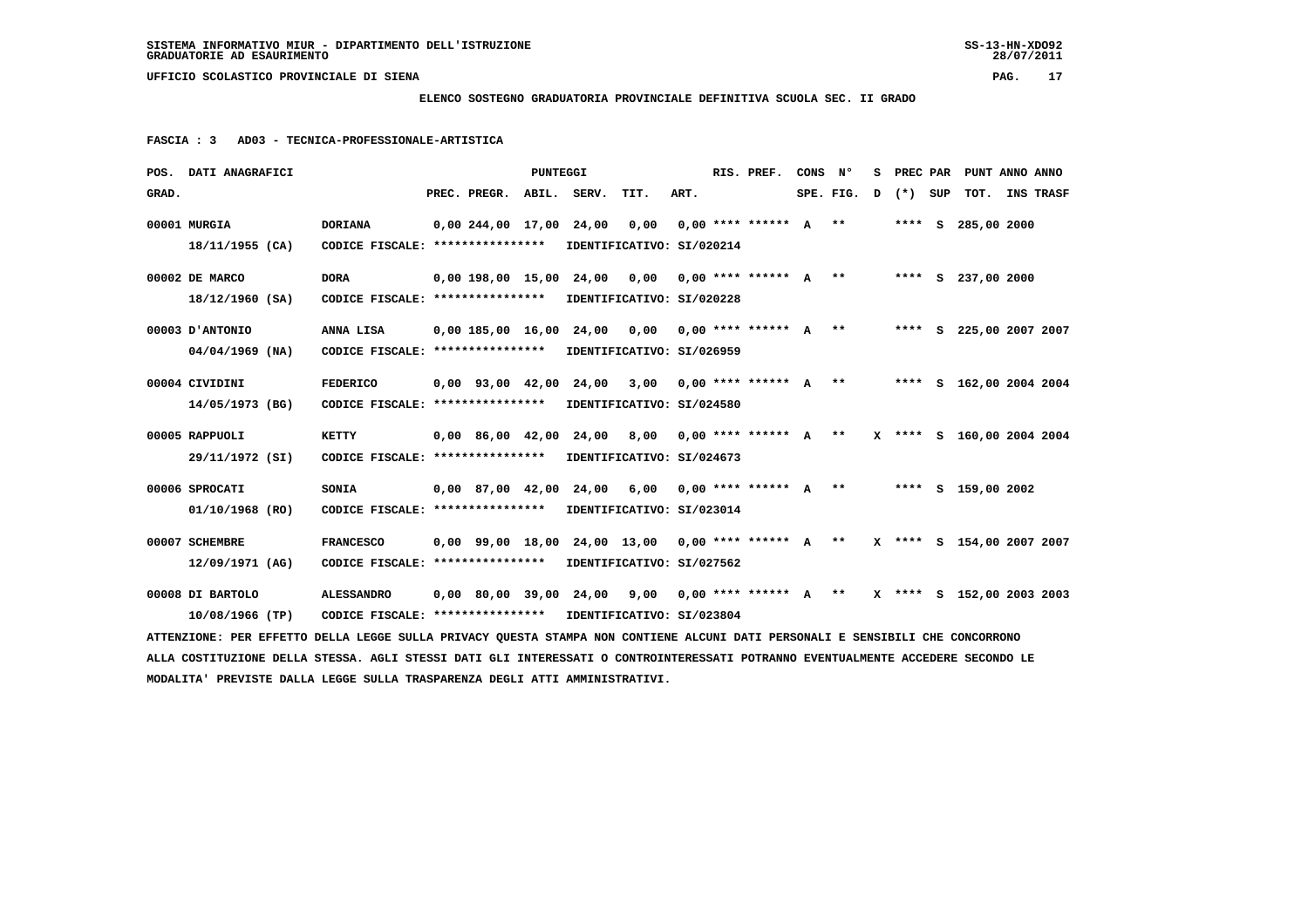**ELENCO SOSTEGNO GRADUATORIA PROVINCIALE DEFINITIVA SCUOLA SEC. II GRADO**

|       | POS. DATI ANAGRAFICI                                                                                                            |                                                            |                                            | PUNTEGGI |                                                                               |                            |      | RIS. PREF.                              | CONS | $\mathbf{N}^{\mathsf{o}}$ | S PREC PAR | PUNT ANNO ANNO            |  |
|-------|---------------------------------------------------------------------------------------------------------------------------------|------------------------------------------------------------|--------------------------------------------|----------|-------------------------------------------------------------------------------|----------------------------|------|-----------------------------------------|------|---------------------------|------------|---------------------------|--|
| GRAD. |                                                                                                                                 |                                                            | PREC. PREGR.                               |          | ABIL. SERV.                                                                   | TIT.                       | ART. |                                         |      | $SPE.FIG. D (*) SUP$      |            | TOT. INS TRASF            |  |
|       | 00009 FABIANELLI                                                                                                                | <b>STEFANIA</b>                                            |                                            |          | $0,00$ 76,00 42,00 24,00 10,00 0,00 **** ****** A **                          |                            |      |                                         |      |                           |            | **** S 152,00 2003        |  |
|       | 17/04/1973 (SI)                                                                                                                 | CODICE FISCALE: *****************                          |                                            |          | IDENTIFICATIVO: SI/023808                                                     |                            |      |                                         |      |                           |            |                           |  |
|       | 00010 FANCELLU                                                                                                                  | <b>FRANCO</b>                                              |                                            |          | 0,00 74,00 42,00 24,00 12,00 0,00 **** ****** A ** X **** S 152,00 2003       |                            |      |                                         |      |                           |            |                           |  |
|       | 18/10/1966 (CA)                                                                                                                 | CODICE FISCALE: *****************                          |                                            |          | IDENTIFICATIVO: SI/023810                                                     |                            |      |                                         |      |                           |            |                           |  |
|       | 00011 MARCIANO                                                                                                                  | <b>MARIANNA</b>                                            |                                            |          | $0,00$ 104,00 15,00 24,00 6,00                                                |                            |      | $0,00$ **** ****** A **                 |      |                           |            | X **** S 149,00 2004 2004 |  |
|       | 04/01/1971 (VV)                                                                                                                 | CODICE FISCALE: ****************                           |                                            |          | IDENTIFICATIVO: SI/024644                                                     |                            |      |                                         |      |                           |            |                           |  |
|       | 00012 CIANCIA                                                                                                                   | <b>ANGELA</b>                                              | $0,00$ 72,00 41,00 24,00                   |          |                                                                               | 9,00                       |      | $0,00$ **** ****** $A$ **               |      |                           |            | **** $S$ 146,00 2003      |  |
|       | 03/09/1968 (CS)                                                                                                                 | CODICE FISCALE: *****************                          |                                            |          | IDENTIFICATIVO: SI/023798                                                     |                            |      |                                         |      |                           |            |                           |  |
|       | 00013 ZIELLO                                                                                                                    | VINCENZA MARI                                              |                                            |          | $0,00$ 96,00 17,00 24,00 0,00 0,00 **** ****** A **                           |                            |      |                                         |      |                           |            | **** S 137,00 2005        |  |
|       | 13/04/1977 (NA)                                                                                                                 | CODICE FISCALE: **************** IDENTIFICATIVO: SI/025973 |                                            |          |                                                                               |                            |      |                                         |      |                           |            |                           |  |
|       | 00014 PASCUCCI                                                                                                                  | MONICA                                                     | $0.00 \quad 60.00 \quad 42.00 \quad 24.00$ |          |                                                                               | 9,00 0,00 **** ****** A ** |      |                                         |      |                           |            | **** S 135,00 2004        |  |
|       | 11/11/1974 (SI)                                                                                                                 | CODICE FISCALE: ****************                           |                                            |          | IDENTIFICATIVO: SI/024662                                                     |                            |      |                                         |      |                           |            |                           |  |
|       | 00015 MONCINI                                                                                                                   | <b>CRISTINA</b>                                            |                                            |          | 0,00 61,00 42,00 24,00 5,00                                                   |                            |      | $0.00*********$ A ** **** S 132.00 2004 |      |                           |            |                           |  |
|       | 19/10/1964 (AR)                                                                                                                 | CODICE FISCALE: ****************                           |                                            |          | IDENTIFICATIVO: SI/024657                                                     |                            |      |                                         |      |                           |            |                           |  |
|       | 00016 AMORENA                                                                                                                   | FLORINDA                                                   |                                            |          | $0.00$ 111.00 15.00 6.00 0.00 0.00 **** ****** A ** ***** \$ 132.00 2011 2011 |                            |      |                                         |      |                           |            |                           |  |
|       | 24/01/1960 (EE)                                                                                                                 | CODICE FISCALE: **************** IDENTIFICATIVO: SI/035166 |                                            |          |                                                                               |                            |      |                                         |      |                           |            |                           |  |
|       | ATTENZIONE: PER EFFETTO DELLA LEGGE SULLA PRIVACY QUESTA STAMPA NON CONTIENE ALCUNI DATI PERSONALI E SENSIBILI CHE CONCORRONO   |                                                            |                                            |          |                                                                               |                            |      |                                         |      |                           |            |                           |  |
|       | ALLA COSTITUZIONE DELLA STESSA. AGLI STESSI DATI GLI INTERESSATI O CONTROINTERESSATI POTRANNO EVENTUALMENTE ACCEDERE SECONDO LE |                                                            |                                            |          |                                                                               |                            |      |                                         |      |                           |            |                           |  |
|       | MODALITA' PREVISTE DALLA LEGGE SULLA TRASPARENZA DEGLI ATTI AMMINISTRATIVI.                                                     |                                                            |                                            |          |                                                                               |                            |      |                                         |      |                           |            |                           |  |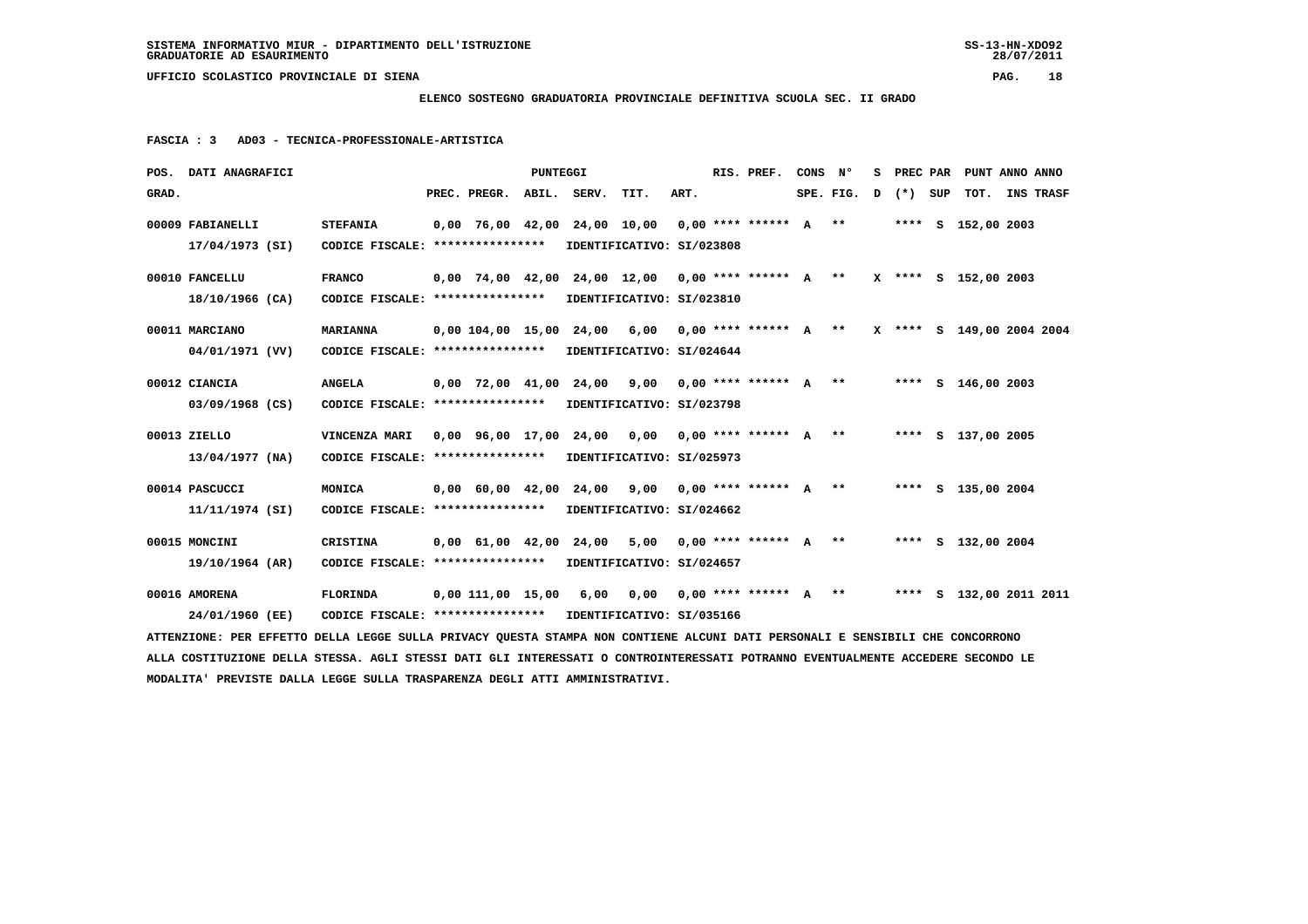**ELENCO SOSTEGNO GRADUATORIA PROVINCIALE DEFINITIVA SCUOLA SEC. II GRADO**

|                                                                                                                                 | POS. DATI ANAGRAFICI                                                                                                          |                                                            |  |                                            | PUNTEGGI |  |                                                                         |      |  | RIS. PREF. | CONS N° |           |           | S PREC PAR PUNT ANNO ANNO |  |                  |
|---------------------------------------------------------------------------------------------------------------------------------|-------------------------------------------------------------------------------------------------------------------------------|------------------------------------------------------------|--|--------------------------------------------|----------|--|-------------------------------------------------------------------------|------|--|------------|---------|-----------|-----------|---------------------------|--|------------------|
| GRAD.                                                                                                                           |                                                                                                                               |                                                            |  | PREC. PREGR. ABIL. SERV.                   |          |  | TIT.                                                                    | ART. |  |            |         | SPE. FIG. | D (*) SUP | тот.                      |  | <b>INS TRASF</b> |
|                                                                                                                                 | 00017 RIZZUTO                                                                                                                 | <b>CALOGERO</b>                                            |  | $0.00 \quad 84.00 \quad 13.00 \quad 24.00$ |          |  | 9,00 0,00 **** ****** A **                                              |      |  |            |         |           |           | X **** S 130,00 2007 2007 |  |                  |
|                                                                                                                                 | 27/05/1964 (AG)                                                                                                               | CODICE FISCALE: ****************                           |  |                                            |          |  | IDENTIFICATIVO: SI/027539                                               |      |  |            |         |           |           |                           |  |                  |
|                                                                                                                                 | 00018 DE COMITE                                                                                                               | <b>MARGHERITA</b>                                          |  |                                            |          |  | $0,00$ 48,00 42,00 24,00 12,00 0,00 **** ****** A **                    |      |  |            |         |           |           | X **** S 126,00 2007      |  |                  |
|                                                                                                                                 | $03/09/1974$ (TA)                                                                                                             | CODICE FISCALE: ****************                           |  |                                            |          |  | IDENTIFICATIVO: SI/026816                                               |      |  |            |         |           |           |                           |  |                  |
|                                                                                                                                 | 00019 GIULIANI                                                                                                                | <b>SIMONE</b>                                              |  |                                            |          |  | 0,00 49,00 42,00 24,00 9,00 0,00 **** ****** A ** X **** S 124,00 2005  |      |  |            |         |           |           |                           |  |                  |
|                                                                                                                                 | 16/02/1975 (SI)                                                                                                               | CODICE FISCALE: **************** IDENTIFICATIVO: SI/025796 |  |                                            |          |  |                                                                         |      |  |            |         |           |           |                           |  |                  |
|                                                                                                                                 | 00020 ANZIVINO                                                                                                                | <b>MARILENA</b>                                            |  |                                            |          |  | $0.00$ 48.00 41.00 24.00 10.00 0.00 **** ****** A **                    |      |  |            |         |           |           | **** S 123,00 2003        |  |                  |
|                                                                                                                                 | 07/12/1968 (FG)                                                                                                               | CODICE FISCALE: **************** IDENTIFICATIVO: SI/023778 |  |                                            |          |  |                                                                         |      |  |            |         |           |           |                           |  |                  |
|                                                                                                                                 | 00021 ZONNO                                                                                                                   | LUIGI                                                      |  |                                            |          |  | 0,00 38,00 41,00 24,00 13,00 0,00 **** ****** A ** X **** S 116,00 2007 |      |  |            |         |           |           |                           |  |                  |
|                                                                                                                                 | D 01/09/1967 (BA)                                                                                                             | CODICE FISCALE: **************** IDENTIFICATIVO: SI/027464 |  |                                            |          |  |                                                                         |      |  |            |         |           |           |                           |  |                  |
|                                                                                                                                 | 00022 VELLA                                                                                                                   | <b>LEANDRO</b>                                             |  |                                            |          |  | $0,00$ 36,00 40,00 24,00 3,00 0,00 **** ****** A **                     |      |  |            |         |           |           | X **** S 103,00 2007      |  |                  |
|                                                                                                                                 | $12/02/1970$ (AG)                                                                                                             | CODICE FISCALE: **************** IDENTIFICATIVO: SI/027496 |  |                                            |          |  |                                                                         |      |  |            |         |           |           |                           |  |                  |
|                                                                                                                                 | 00023 MANGIERI                                                                                                                | <b>DOMENICA</b>                                            |  |                                            |          |  | 0,00 24,00 42,00 24,00 13,00 0,00 **** ****** A ** X **** S 103,00 2007 |      |  |            |         |           |           |                           |  |                  |
|                                                                                                                                 | D 20/09/1967 (MT)                                                                                                             | CODICE FISCALE: ****************                           |  |                                            |          |  | IDENTIFICATIVO: SI/027239                                               |      |  |            |         |           |           |                           |  |                  |
|                                                                                                                                 | 00024 PARMEGGIANI                                                                                                             | <b>MARTA</b>                                               |  |                                            |          |  | $0.00$ 27,00 42,00 24,00 9,00 0,00 **** ****** A **                     |      |  |            |         |           |           | **** S 102,00 2007 2007   |  |                  |
|                                                                                                                                 | 10/09/1976 (GE)                                                                                                               | CODICE FISCALE: **************** IDENTIFICATIVO: SI/027468 |  |                                            |          |  |                                                                         |      |  |            |         |           |           |                           |  |                  |
|                                                                                                                                 | ATTENZIONE: PER EFFETTO DELLA LEGGE SULLA PRIVACY QUESTA STAMPA NON CONTIENE ALCUNI DATI PERSONALI E SENSIBILI CHE CONCORRONO |                                                            |  |                                            |          |  |                                                                         |      |  |            |         |           |           |                           |  |                  |
| ALLA COSTITUZIONE DELLA STESSA. AGLI STESSI DATI GLI INTERESSATI O CONTROINTERESSATI POTRANNO EVENTUALMENTE ACCEDERE SECONDO LE |                                                                                                                               |                                                            |  |                                            |          |  |                                                                         |      |  |            |         |           |           |                           |  |                  |
|                                                                                                                                 | MODALITA' PREVISTE DALLA LEGGE SULLA TRASPARENZA DEGLI ATTI AMMINISTRATIVI.                                                   |                                                            |  |                                            |          |  |                                                                         |      |  |            |         |           |           |                           |  |                  |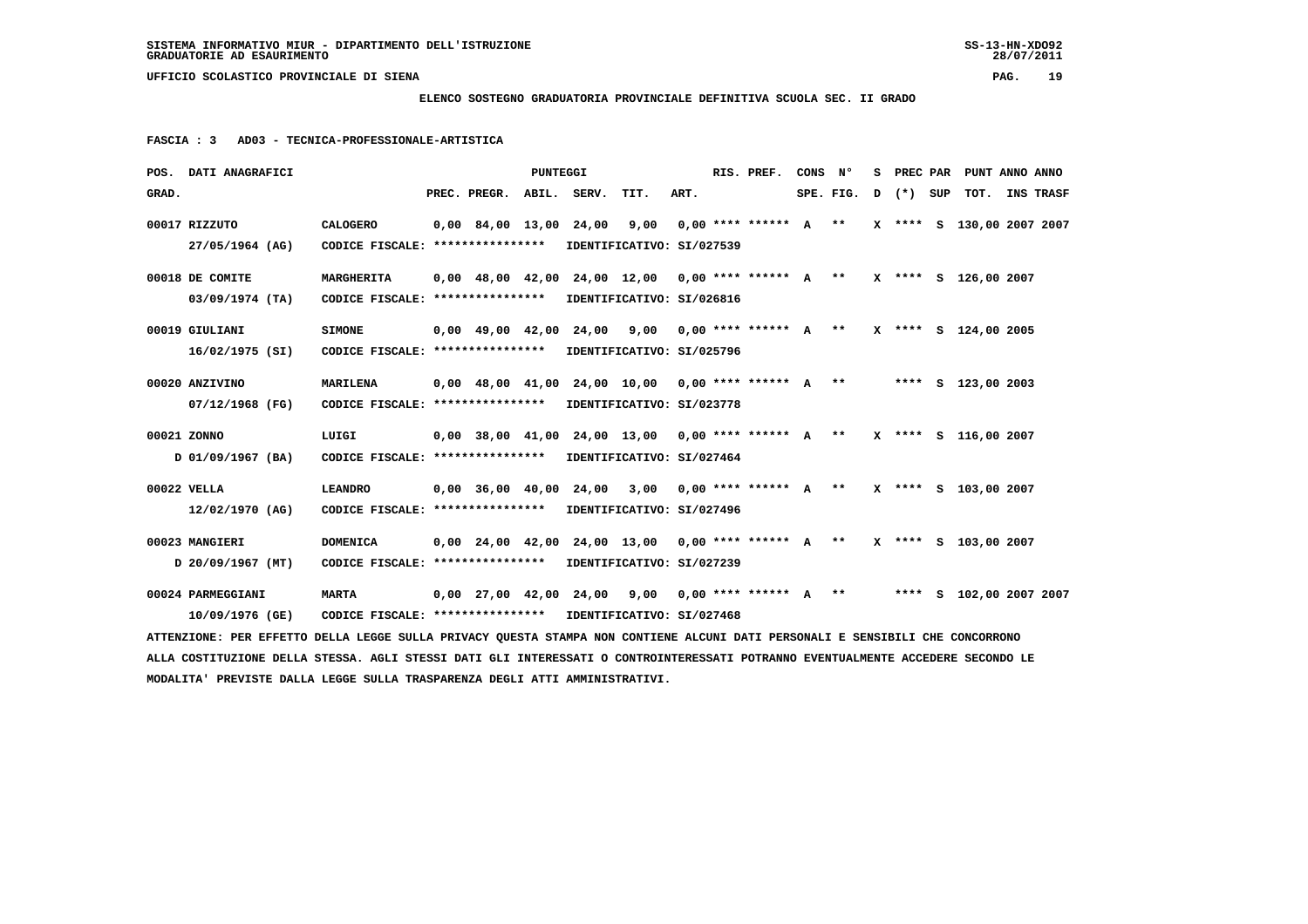**ELENCO SOSTEGNO GRADUATORIA PROVINCIALE DEFINITIVA SCUOLA SEC. II GRADO**

| POS. DATI ANAGRAFICI                                                                                                            |                                                                             |                                | <b>PUNTEGGI</b> |             |                                                                        |      | RIS. PREF.                | CONS N° |           | s. | PREC PAR     | PUNT ANNO ANNO     |                  |  |
|---------------------------------------------------------------------------------------------------------------------------------|-----------------------------------------------------------------------------|--------------------------------|-----------------|-------------|------------------------------------------------------------------------|------|---------------------------|---------|-----------|----|--------------|--------------------|------------------|--|
| GRAD.                                                                                                                           |                                                                             | PREC. PREGR.                   |                 | ABIL. SERV. | TIT.                                                                   | ART. |                           |         | SPE. FIG. |    | D (*) SUP    | тот.               | <b>INS TRASF</b> |  |
| 00025 OLIVIERO                                                                                                                  | <b>IRENE</b>                                                                | $0,00$ $26,00$ $42,00$ $24,00$ |                 |             | 9,00                                                                   |      | $0.00$ **** ****** $A$ ** |         |           |    |              | **** S 101,00 2007 |                  |  |
|                                                                                                                                 |                                                                             |                                |                 |             |                                                                        |      |                           |         |           |    |              |                    |                  |  |
| 19/09/1980 (CE)                                                                                                                 | CODICE FISCALE: *****************                                           |                                |                 |             | IDENTIFICATIVO: SI/027254                                              |      |                           |         |           |    |              |                    |                  |  |
| 00026 MORIELLI                                                                                                                  | VALENTINA                                                                   |                                |                 |             | 0,00 24,00 42,00 24,00 10,00 0,00 **** ****** A ** ***** S 100,00 2007 |      |                           |         |           |    |              |                    |                  |  |
| 17/01/1977 (NA)                                                                                                                 | CODICE FISCALE: ****************                                            |                                |                 |             | IDENTIFICATIVO: SI/027292                                              |      |                           |         |           |    |              |                    |                  |  |
|                                                                                                                                 |                                                                             |                                |                 |             |                                                                        |      |                           |         |           |    |              |                    |                  |  |
| 00027 DIANA                                                                                                                     | ORAZIO                                                                      |                                |                 |             | $0,00$ 42,00 18,00 28,00 6,00 0,00 **** ****** A **                    |      |                           |         |           |    | $***$ S      | 94,00 2007         |                  |  |
| 08/03/1969 (CE)                                                                                                                 | CODICE FISCALE: **************** IDENTIFICATIVO: SI/026998                  |                                |                 |             |                                                                        |      |                           |         |           |    |              |                    |                  |  |
|                                                                                                                                 |                                                                             |                                |                 |             |                                                                        |      |                           |         |           |    |              |                    |                  |  |
| 00028 FEOLA                                                                                                                     | <b>CLAUDIO</b>                                                              |                                |                 |             | $0,00$ 62,00 15,00 6,00 10,00 0,00 **** ****** A **                    |      |                           |         |           |    | $X$ **** $S$ | 93,00 2007 2007    |                  |  |
| 11/12/1965 (NA)                                                                                                                 | CODICE FISCALE: *****************                                           |                                |                 |             | IDENTIFICATIVO: SI/027113                                              |      |                           |         |           |    |              |                    |                  |  |
|                                                                                                                                 |                                                                             |                                |                 |             |                                                                        |      |                           |         |           |    |              |                    |                  |  |
| 00029 TRONCHIN                                                                                                                  | <b>SILVIA</b>                                                               |                                |                 |             | $0,00$ 12,00 42,00 24,00 9,00 0,00 **** ****** A **                    |      |                           |         |           |    | $***$ S      | 87,00 2007         |                  |  |
| 04/11/1975 (TV)                                                                                                                 | CODICE FISCALE: **************** IDENTIFICATIVO: SI/027576                  |                                |                 |             |                                                                        |      |                           |         |           |    |              |                    |                  |  |
| 00030 SONSOGNO                                                                                                                  | <b>CESARE</b>                                                               |                                |                 |             | $0.00$ 12.00 42.00 24.00 9.00 0.00 **** ****** A **                    |      |                           |         |           |    | **** S       | 87,00 2007         |                  |  |
|                                                                                                                                 |                                                                             |                                |                 |             |                                                                        |      |                           |         |           |    |              |                    |                  |  |
| 03/02/1967 (LE)                                                                                                                 | CODICE FISCALE: **************** IDENTIFICATIVO: SI/027547                  |                                |                 |             |                                                                        |      |                           |         |           |    |              |                    |                  |  |
| 00031 ROSATI                                                                                                                    | LAURA                                                                       |                                |                 |             | $0,00$ $0,00$ $42,00$ $24,00$ $15,00$ $0,00$ **** ****** A **          |      |                           |         |           |    | X **** S     | 81,00 2009         |                  |  |
| 27/06/1978 (PG)                                                                                                                 | CODICE FISCALE: *****************                                           |                                |                 |             | IDENTIFICATIVO: SI/033275                                              |      |                           |         |           |    |              |                    |                  |  |
|                                                                                                                                 |                                                                             |                                |                 |             |                                                                        |      |                           |         |           |    |              |                    |                  |  |
| 00032 DEL GRASSO                                                                                                                | <b>DAVIDE</b>                                                               |                                |                 |             | $0.00$ 12.00 42.00 12.00 9.00 0.00 **** ****** A ** ***** S            |      |                           |         |           |    |              | 75,00 2011 2011    |                  |  |
| 10/06/1969 (SI)                                                                                                                 | CODICE FISCALE: **************** IDENTIFICATIVO: SI/035211                  |                                |                 |             |                                                                        |      |                           |         |           |    |              |                    |                  |  |
| ATTENZIONE: PER EFFETTO DELLA LEGGE SULLA PRIVACY QUESTA STAMPA NON CONTIENE ALCUNI DATI PERSONALI E SENSIBILI CHE CONCORRONO   |                                                                             |                                |                 |             |                                                                        |      |                           |         |           |    |              |                    |                  |  |
| ALLA COSTITUZIONE DELLA STESSA. AGLI STESSI DATI GLI INTERESSATI O CONTROINTERESSATI POTRANNO EVENTUALMENTE ACCEDERE SECONDO LE |                                                                             |                                |                 |             |                                                                        |      |                           |         |           |    |              |                    |                  |  |
|                                                                                                                                 | MODALITA' PREVISTE DALLA LEGGE SULLA TRASPARENZA DEGLI ATTI AMMINISTRATIVI. |                                |                 |             |                                                                        |      |                           |         |           |    |              |                    |                  |  |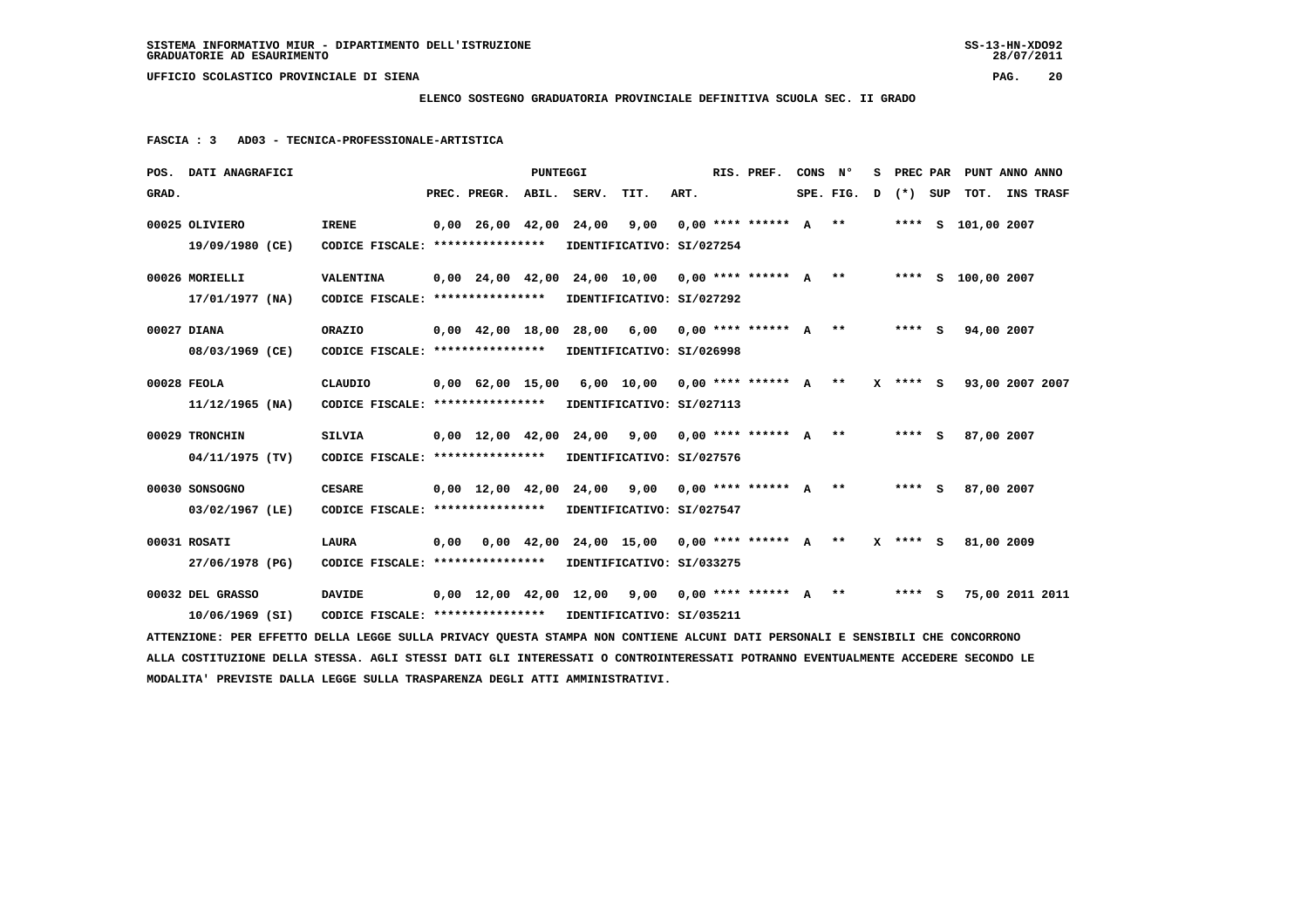**ELENCO SOSTEGNO GRADUATORIA PROVINCIALE DEFINITIVA SCUOLA SEC. II GRADO**

 **FASCIA : 3 AD03 - TECNICA-PROFESSIONALE-ARTISTICA**

| POS. DATI ANAGRAFICI                                                                                                            |                                                            |      |                          | <b>PUNTEGGI</b>    |                  |                                                     |      | RIS. PREF. | CONS | N°        | s |         |          | PREC PAR PUNT ANNO ANNO |  |
|---------------------------------------------------------------------------------------------------------------------------------|------------------------------------------------------------|------|--------------------------|--------------------|------------------|-----------------------------------------------------|------|------------|------|-----------|---|---------|----------|-------------------------|--|
| GRAD.                                                                                                                           |                                                            |      | PREC. PREGR. ABIL. SERV. |                    |                  | TIT.                                                | ART. |            |      | SPE. FIG. | D | (*) SUP |          | TOT. INS TRASF          |  |
| 00033 MUTI                                                                                                                      | <b>CLAUDIA</b>                                             | 0,00 |                          |                    | 8,00 41,00 24,00 | 0,00 0,00 **** ****** A ** **** S                   |      |            |      |           |   |         |          | 73,00 2007              |  |
| 13/04/1965 (CS)                                                                                                                 | CODICE FISCALE: **************** IDENTIFICATIVO: SI/027294 |      |                          |                    |                  |                                                     |      |            |      |           |   |         |          |                         |  |
| 00034 POMPEO                                                                                                                    | <b>SAMANTA</b>                                             |      |                          |                    |                  | 0,00 24,00 13,00 24,00 10,00 0,00 **** ****** A **  |      |            |      |           |   |         |          | **** S 71,00 2007 2007  |  |
| 26/04/1973 (PZ)                                                                                                                 | CODICE FISCALE: **************** IDENTIFICATIVO: SI/027509 |      |                          |                    |                  |                                                     |      |            |      |           |   |         |          |                         |  |
| 00035 ACQUAFREDDA                                                                                                               | <b>MARCO</b>                                               |      |                          |                    |                  | $0,00$ 24,00 40,00 0,00 3,00 0,00 **** ****** A **  |      |            |      |           |   |         | **** $S$ | 67,00 2005              |  |
| 17/11/1977 (SI)                                                                                                                 | CODICE FISCALE: ****************                           |      |                          |                    |                  | IDENTIFICATIVO: SI/025530                           |      |            |      |           |   |         |          |                         |  |
| 00036 LA MARTINA                                                                                                                | <b>ROSA</b>                                                | 0,00 |                          |                    |                  | 2,00 42,00 14,00 6,00 0,00 **** ****** A ** ***** S |      |            |      |           |   |         |          | 64,00 2009              |  |
| 24/10/1969 (CT)                                                                                                                 | CODICE FISCALE: ****************                           |      |                          |                    |                  | IDENTIFICATIVO: SI/033224                           |      |            |      |           |   |         |          |                         |  |
| 00037 BARBELLA                                                                                                                  | <b>STEFANIA</b>                                            | 0,00 |                          |                    |                  | 0,00 42,00 12,00 6,00 0,00 **** ****** A **         |      |            |      |           |   | $***$ S |          | 60,00 2009              |  |
| 03/10/1970 (CE)                                                                                                                 | CODICE FISCALE: **************** IDENTIFICATIVO: SI/033268 |      |                          |                    |                  |                                                     |      |            |      |           |   |         |          |                         |  |
| $00038$ VADALA'                                                                                                                 | <b>MARIA ROSA</b>                                          | 0,00 |                          |                    |                  | 0,00 41,00 12,00 3,00 0,00 **** ****** A **         |      |            |      |           |   | $***$ S |          | 56,00 2007              |  |
| 18/01/1982 (ME)                                                                                                                 | CODICE FISCALE: **************** IDENTIFICATIVO: SI/027484 |      |                          |                    |                  |                                                     |      |            |      |           |   |         |          |                         |  |
| 00039 MARINO                                                                                                                    | MARIA                                                      | 0,00 | 0,00 42,00               |                    |                  | $0,00$ $9,00$ $0,00$ **** ****** A **               |      |            |      |           |   | **** S  |          | 51,00 2007              |  |
| 04/06/1980 (ME)                                                                                                                 | CODICE FISCALE: ****************                           |      |                          |                    |                  | IDENTIFICATIVO: SI/027262                           |      |            |      |           |   |         |          |                         |  |
| 00040 DE LORENZO                                                                                                                | <b>ERIC</b>                                                | 0.00 |                          | $0.00 \quad 41.00$ |                  | 0,00 8,00 0,00 **** ****** A ** X **** S 49,00 2007 |      |            |      |           |   |         |          |                         |  |
| 28/07/1975 (PI)                                                                                                                 | CODICE FISCALE: **************** IDENTIFICATIVO: SI/026825 |      |                          |                    |                  |                                                     |      |            |      |           |   |         |          |                         |  |
| ATTENZIONE: PER EFFETTO DELLA LEGGE SULLA PRIVACY QUESTA STAMPA NON CONTIENE ALCUNI DATI PERSONALI E SENSIBILI CHE CONCORRONO   |                                                            |      |                          |                    |                  |                                                     |      |            |      |           |   |         |          |                         |  |
| ALLA COSTITUZIONE DELLA STESSA. AGLI STESSI DATI GLI INTERESSATI O CONTROINTERESSATI POTRANNO EVENTUALMENTE ACCEDERE SECONDO LE |                                                            |      |                          |                    |                  |                                                     |      |            |      |           |   |         |          |                         |  |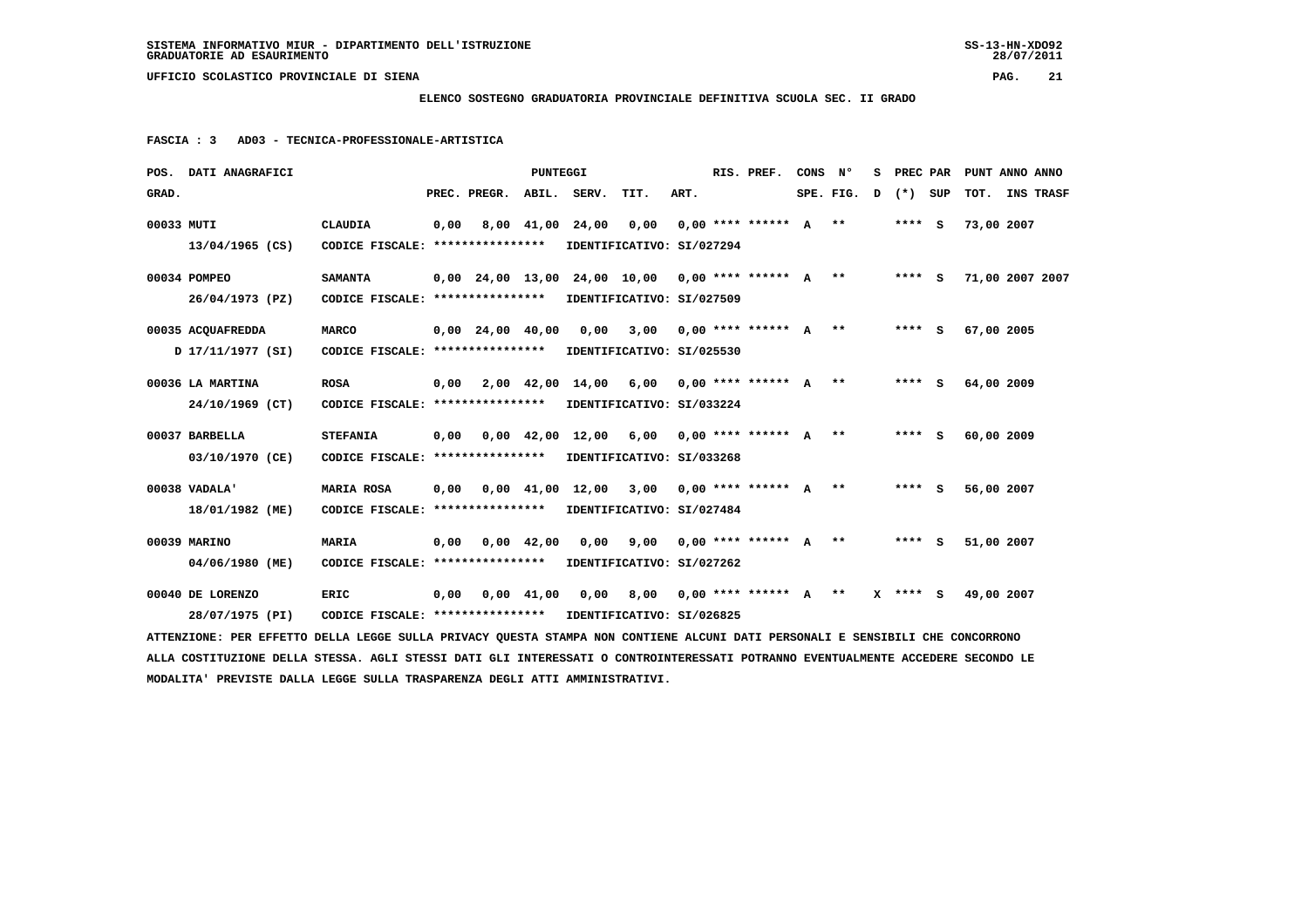**ELENCO SOSTEGNO GRADUATORIA PROVINCIALE DEFINITIVA SCUOLA SEC. II GRADO**

 **FASCIA : 3 AD03 - TECNICA-PROFESSIONALE-ARTISTICA**

|       | POS. DATI ANAGRAFICI |                                                            |      |              | <b>PUNTEGGI</b> |                                                               |      |      | RIS. PREF.              | CONS | $N^{\circ}$ | s | PREC PAR |     | PUNT ANNO ANNO  |           |  |
|-------|----------------------|------------------------------------------------------------|------|--------------|-----------------|---------------------------------------------------------------|------|------|-------------------------|------|-------------|---|----------|-----|-----------------|-----------|--|
| GRAD. |                      |                                                            |      | PREC. PREGR. | ABIL.           | SERV.                                                         | TIT. | ART. |                         |      | SPE. FIG.   | D | $(*)$    | SUP | тот.            | INS TRASF |  |
|       | 00041 SGARRO         | <b>SELENIA</b>                                             | 0,00 |              | $6,00$ $40,00$  | 0,00                                                          | 0,00 |      | $0.00$ **** ****** A ** |      |             |   | $***$ S  |     | 46,00 2007      |           |  |
|       | D 11/10/1972 (FG)    | CODICE FISCALE: ****************                           |      |              |                 | IDENTIFICATIVO: SI/027428                                     |      |      |                         |      |             |   |          |     |                 |           |  |
|       | 00042 MANGIONE       | <b>GIUSEPPINA</b>                                          |      |              |                 | $0,00$ 6,00 13,00 12,00 10,00 0,00 **** ****** A **           |      |      |                         |      |             |   | $***$ S  |     | 41,00 2007 2007 |           |  |
|       | $26/01/1966$ (NA)    | CODICE FISCALE: ****************                           |      |              |                 | IDENTIFICATIVO: SI/027317                                     |      |      |                         |      |             |   |          |     |                 |           |  |
|       | 00043 MINGOIA        | <b>SANDRA</b>                                              | 0,00 |              |                 | 0,00 12,00 12,00 6,00                                         |      |      | $0.00********** A***$   |      |             |   | **** S   |     | 30,00 2007 2007 |           |  |
|       | $17/07/1967$ (CZ)    | CODICE FISCALE: *****************                          |      |              |                 | IDENTIFICATIVO: SI/027382                                     |      |      |                         |      |             |   |          |     |                 |           |  |
|       | 00044 BENNICI        | <b>LORETTA</b>                                             |      |              |                 | $0,00$ 10,00 16,00 0,00 3,00 0,00 **** ****** A **            |      |      |                         |      |             |   | $***5$   |     | 29,00 2007 2007 |           |  |
|       | $04/04/1979$ (CL)    | CODICE FISCALE: ****************                           |      |              |                 | IDENTIFICATIVO: SI/026695                                     |      |      |                         |      |             |   |          |     |                 |           |  |
|       | 00045 COMINALE       | <b>GEMMA</b>                                               |      |              |                 | $0.00$ 3.00 15.00 0.00 9.00 0.00 **** ****** A **             |      |      |                         |      |             |   | $***5$   |     | 27,00 2005 2005 |           |  |
|       | 24/01/1976 (NA)      | CODICE FISCALE: ****************                           |      |              |                 | IDENTIFICATIVO: SI/025684                                     |      |      |                         |      |             |   |          |     |                 |           |  |
|       | 00046 RINALDI        | ANNA MARIA AN                                              |      |              |                 | 0,00 0,00 12,00 12,00 3,00 0,00 **** ****** A                 |      |      |                         |      | $***$       |   | $***$ S  |     | 27,00 2007 2007 |           |  |
|       | 04/05/1962 (MT)      | CODICE FISCALE: **************** IDENTIFICATIVO: SI/027537 |      |              |                 |                                                               |      |      |                         |      |             |   |          |     |                 |           |  |
|       | 00047 RENNA          | <b>ROSSANA</b>                                             |      |              |                 | $0,00$ $0,00$ $12,00$ $0,00$ $8,00$ $0,00$ $***$ **** ***** A |      |      |                         |      | $***$       |   | $***$ S  |     | 20,00 2007 2007 |           |  |
|       | 29/07/1972 (BA)      | CODICE FISCALE: ****************                           |      |              |                 | IDENTIFICATIVO: SI/027387                                     |      |      |                         |      |             |   |          |     |                 |           |  |

 **ATTENZIONE: PER EFFETTO DELLA LEGGE SULLA PRIVACY QUESTA STAMPA NON CONTIENE ALCUNI DATI PERSONALI E SENSIBILI CHE CONCORRONO**

 **ALLA COSTITUZIONE DELLA STESSA. AGLI STESSI DATI GLI INTERESSATI O CONTROINTERESSATI POTRANNO EVENTUALMENTE ACCEDERE SECONDO LE**